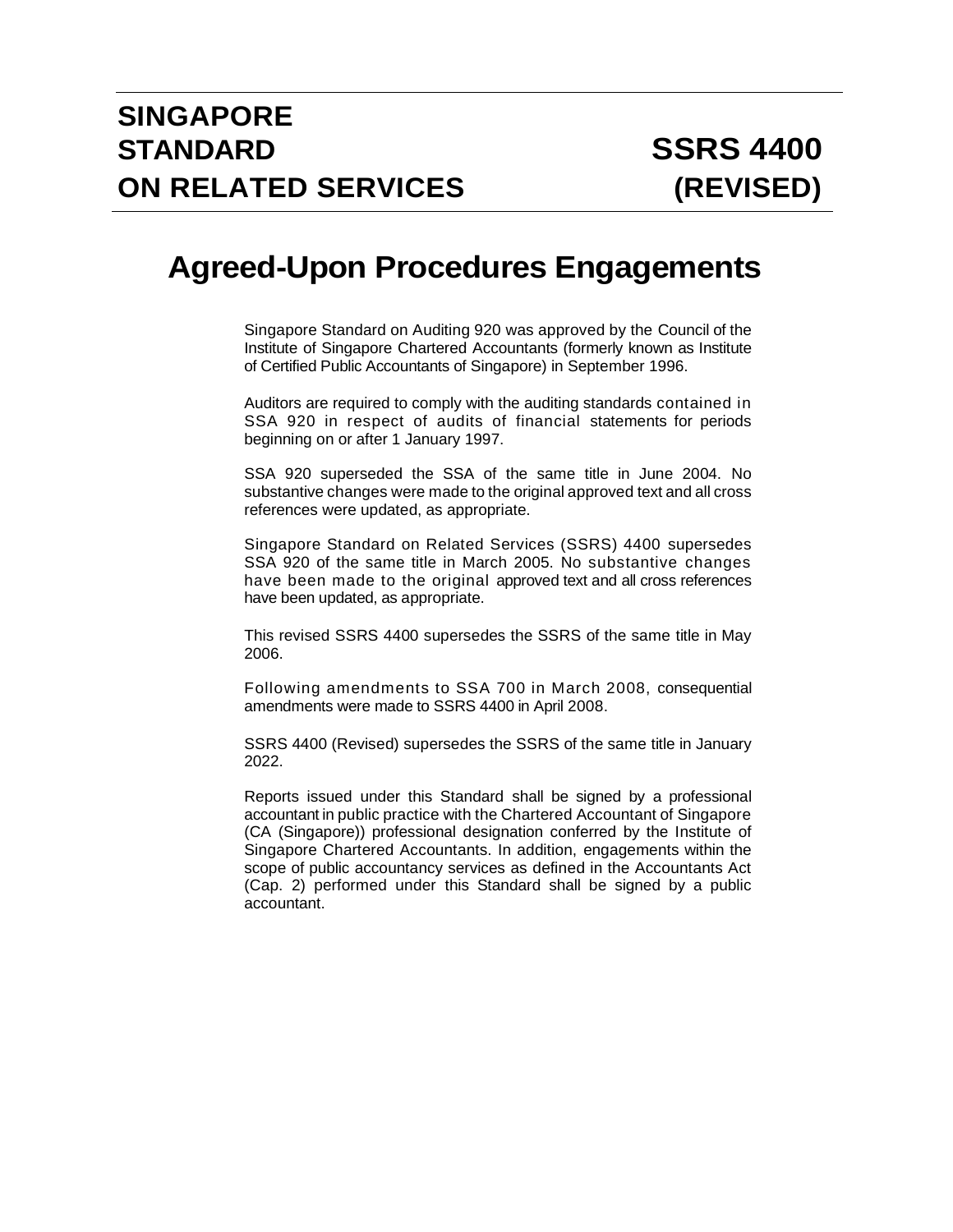# **SINGAPORE STANDARD ONRELATED SERVICES 4400 (REVISED) AGREED-UPON PROCEDURES ENGAGEMENTS**

(Effective for agreed-upon procedures engagements for which the terms of engagement are agreed on or after 1 January 2022)

## **CONTENTS**

|                                                                                   | Paragraph      |
|-----------------------------------------------------------------------------------|----------------|
| <b>Introduction</b>                                                               |                |
|                                                                                   | $1 - 3$        |
|                                                                                   | $4 - 6$        |
|                                                                                   | $7 - 10$       |
|                                                                                   | 11             |
|                                                                                   | 12             |
|                                                                                   | 13             |
| <b>Requirements</b>                                                               |                |
| Conduct of an Agreed-Upon Procedures Engagement in Accordance with this SSRS      | $14 - 16$      |
|                                                                                   | 17             |
|                                                                                   | 18             |
|                                                                                   | $19 - 20$      |
|                                                                                   | $21 - 23$      |
|                                                                                   | $24 - 26$      |
|                                                                                   | $27 - 28$      |
|                                                                                   | 29             |
|                                                                                   | $30 - 33$      |
| Undertaking an Agreed-Upon Procedures Engagement Together with Another Engagement |                |
|                                                                                   | 34             |
|                                                                                   | 35             |
| <b>Application and Other Explanatory Material</b>                                 |                |
|                                                                                   | $A1 - A8$      |
|                                                                                   | A <sub>9</sub> |
|                                                                                   | A10-A13        |
|                                                                                   | A14-A20        |
|                                                                                   | A21-A23        |
|                                                                                   | A24-A27        |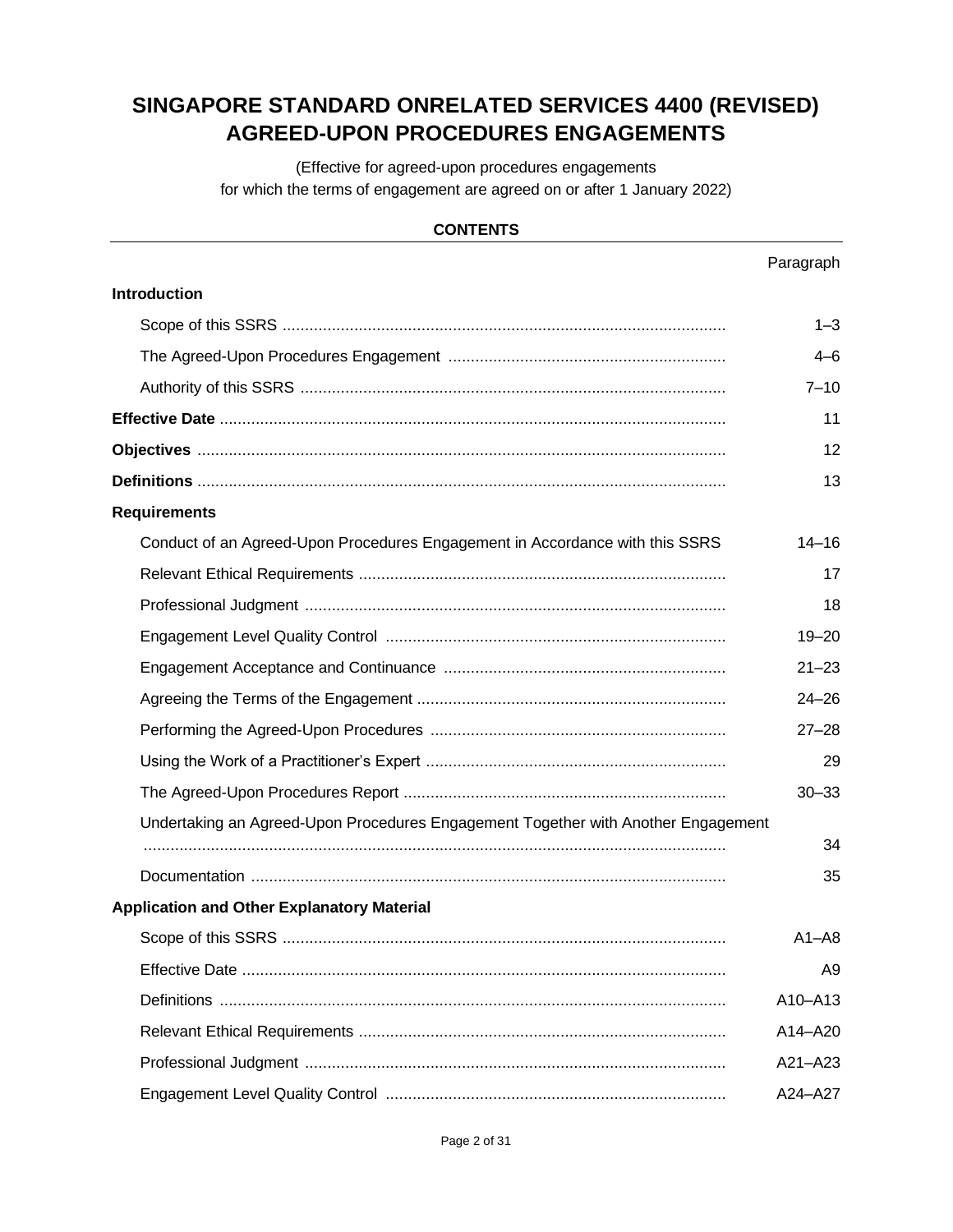|                                                                                     | A28-A38         |
|-------------------------------------------------------------------------------------|-----------------|
|                                                                                     | $A39 - A44$     |
|                                                                                     | A45             |
|                                                                                     | A46-A50         |
|                                                                                     | A51-A58         |
| Undertaking an Agreed-Upon Procedures Engagement Together with Another Engagement   |                 |
|                                                                                     | A <sub>59</sub> |
|                                                                                     | A60             |
| Appendix 1: Illustrative Engagement Letter for an Agreed-Upon Procedures Engagement |                 |
|                                                                                     |                 |

[Appendix 2: lllustrations of Agreed-Upon Procedures Reports](#page-25-0)

Singapore Standard on Related Services (SSRS) 4400 (Revised), *Agreed-Upon Procedures Engagements*, should be read in the context of the *Preface to the Singapore Quality Control, Auditing, Review, Other Assurance, and Related Services Pronouncements*.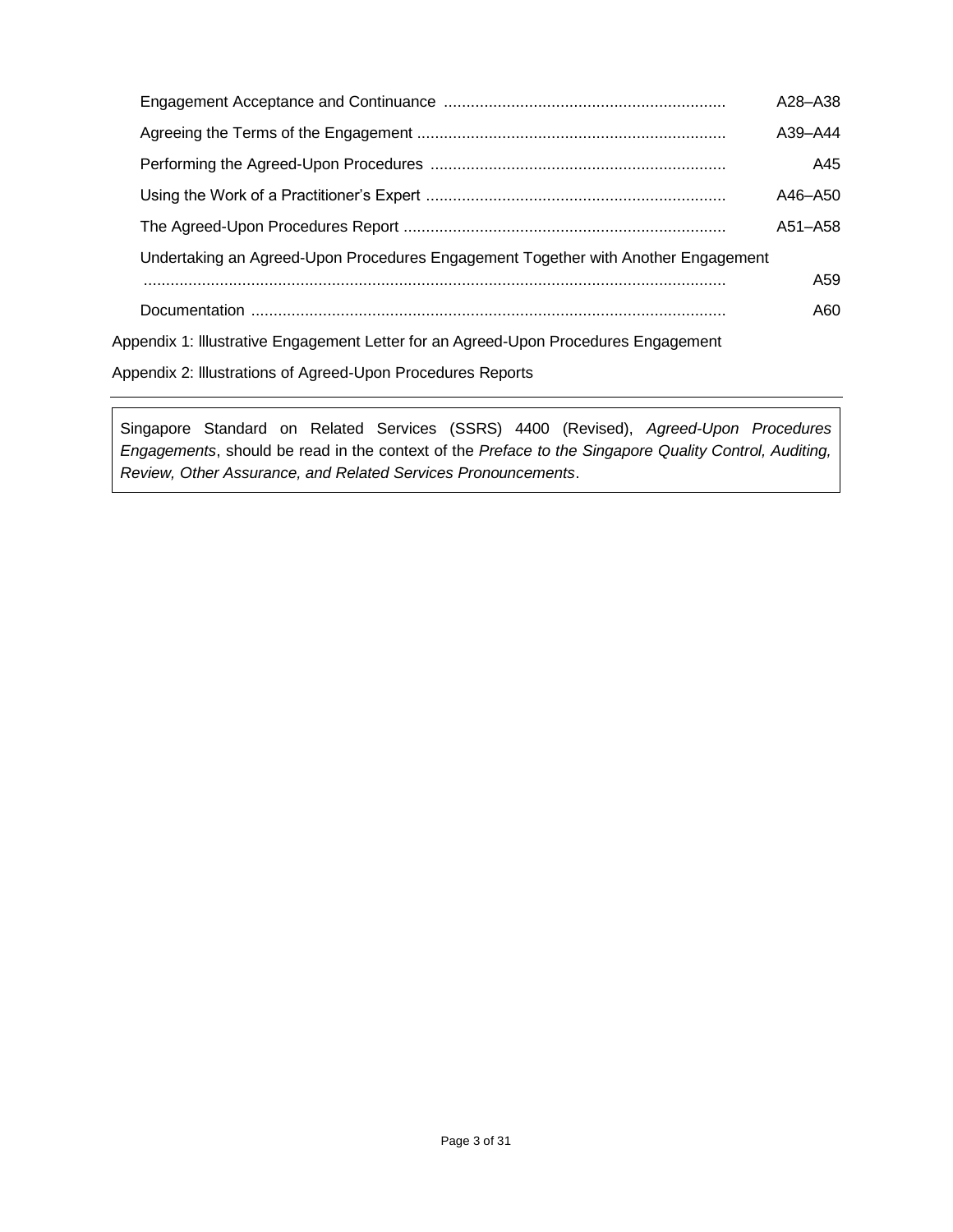# **Foreword**

This Standard is based on the International Standard on Related Services (ISRS) 4400 (Revised).

# **Introduction**

## <span id="page-3-0"></span>**Scope of this SSRS**

- 1. This Singapore Standard on Related Services (SSRS) deals with:
	- (a) The practitioner's responsibilities when engaged to perform an agreed-upon procedures engagement; and
	- (b) The form and content of the agreed-upon procedures report.
- 2. This SSRS applies to the performance of agreed-upon procedures engagements on financial or nonfinancial subject matters. (Ref: Para. A1–A2)

## *Relationship with SSQC 1* **1**

3. Quality control systems, policies and procedures are the responsibility of the firm. SSQC 1 applies to firms of professional accountants in respect of a firm's agreed-upon procedures engagements. The provisions of this SSRS regarding quality control at the level of individual agreed-upon procedures engagements are premised on the basis that the firm is subject to SSQC 1 or requirements that are at least as demanding. (Ref: Para. A3–A8)

## <span id="page-3-1"></span>**The Agreed-Upon Procedures Engagement**

- 4. In an agreed-upon procedures engagement, the practitioner performs the procedures that have been agreed upon by the practitioner and the engaging party, where the engaging party has acknowledged that the procedures performed are appropriate for the purpose of the engagement. The practitioner communicates the agreed-upon procedures performed and the related findings in the agreed-upon procedures report. The engaging party and other intended users consider for themselves the agreedupon procedures and findings reported by the practitioner and draw their own conclusions from the work performed by the practitioner.
- 5. The value of an agreed-upon procedures engagement performed in accordance with this SSRS results from:
	- (a) The practitioner's compliance with professional standards, including relevant ethical requirements; and
	- (b) Clear communication of the procedures performed and the related findings.
- <span id="page-3-2"></span>6. An agreed-upon procedures engagement is not an audit, review or other assurance engagement. An agreed-upon procedures engagement does not involve obtaining evidence for the purpose of the practitioner expressing an opinion or an assurance conclusion in any form.

<sup>1</sup> Singapore Standard on Quality Control (SSQC) 1, *Quality Control for Firms that Perform Audits and Reviews of Financial Statements, and Other Assurance and Related Services Engagements*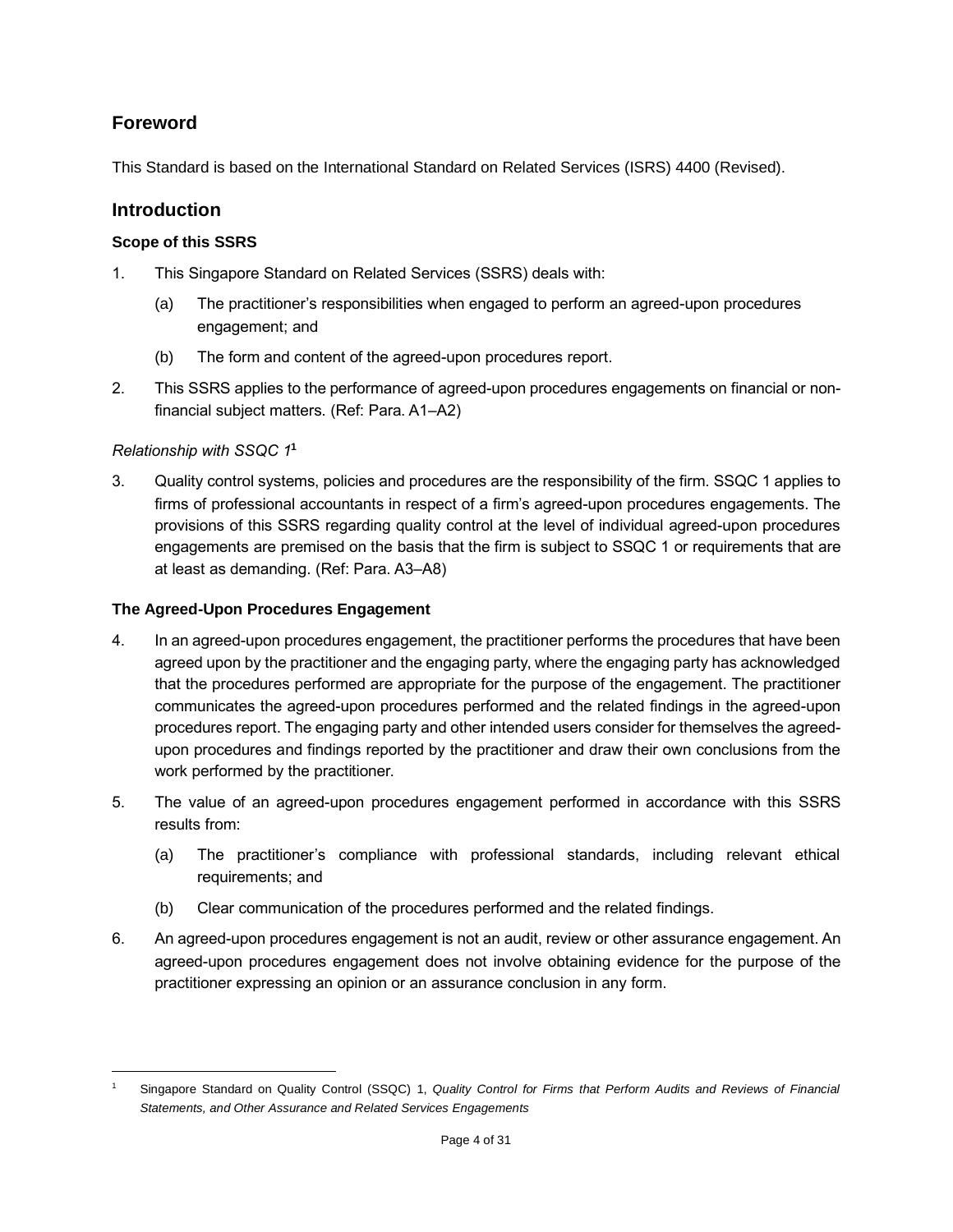#### **Authority of this SSRS**

- 7. This SSRS contains the objectives of the practitioner in following the SSRS, which provide the context in which the requirements of this SSRS are set. The objectives are intended to assist the practitioner in understanding what needs to be accomplished in an agreed-upon procedures engagement.
- 8. This SSRS contains requirements, expressed using "shall," that are designed to enable the practitioner to meet the stated objectives.
- 9. In addition, this SSRS contains introductory material, definitions, and application and other explanatory material, that provide context relevant to a proper understanding of this SSRS.
- 10. The application and other explanatory material provides further explanation of the requirements and guidance for carrying them out. While such guidance does not in itself impose a requirement, it is relevant to the proper application of the requirements. The application and other explanatory material may also provide background information on matters addressed in this SSRS that assists in the application of the requirements.

## <span id="page-4-0"></span>**Effective Date**

11. This SSRS is effective for agreed-upon procedures engagements for which the terms of engagement are agreed on or after 1 January 2022. (Ref: Para. A9)

## <span id="page-4-1"></span>**Objectives**

- 12. The practitioner's objectives in an agreed-upon procedures engagement under this SSRS are to:
	- (a) Agree with the engaging party the procedures to be performed;
	- (b) Perform the agreed-upon procedures; and
	- (c) Communicate the procedures performed and the related findings in accordance with the requirements of this SSRS.

# <span id="page-4-2"></span>**Definitions**

- 13. For purposes of this SSRS, the following terms have the meanings attributed below:
	- (a) Agreed-upon procedures Procedures that have been agreed to by the practitioner and the engaging party (and if relevant, other parties). (Ref: Para. A10)
	- (b) Agreed-upon procedures engagement An engagement in which a practitioner is engaged to carry out procedures to which the practitioner and the engaging party (and if relevant, other parties) have agreed and to communicate the procedures performed and the related findings in an agreed-upon procedures report. (Ref: Para. A10)
	- (c) Engagement partner The partner or other person in the firm who is responsible for the engagement and its performance, and for the agreed-upon procedures report that is issued on behalf of the firm, and who, where required, has the appropriate authority from a professional, legal or regulatory body.
	- (d) Engaging party The party(ies) that engage(s) the practitioner to perform the agreed-upon procedures engagement. (Ref: Para. A11)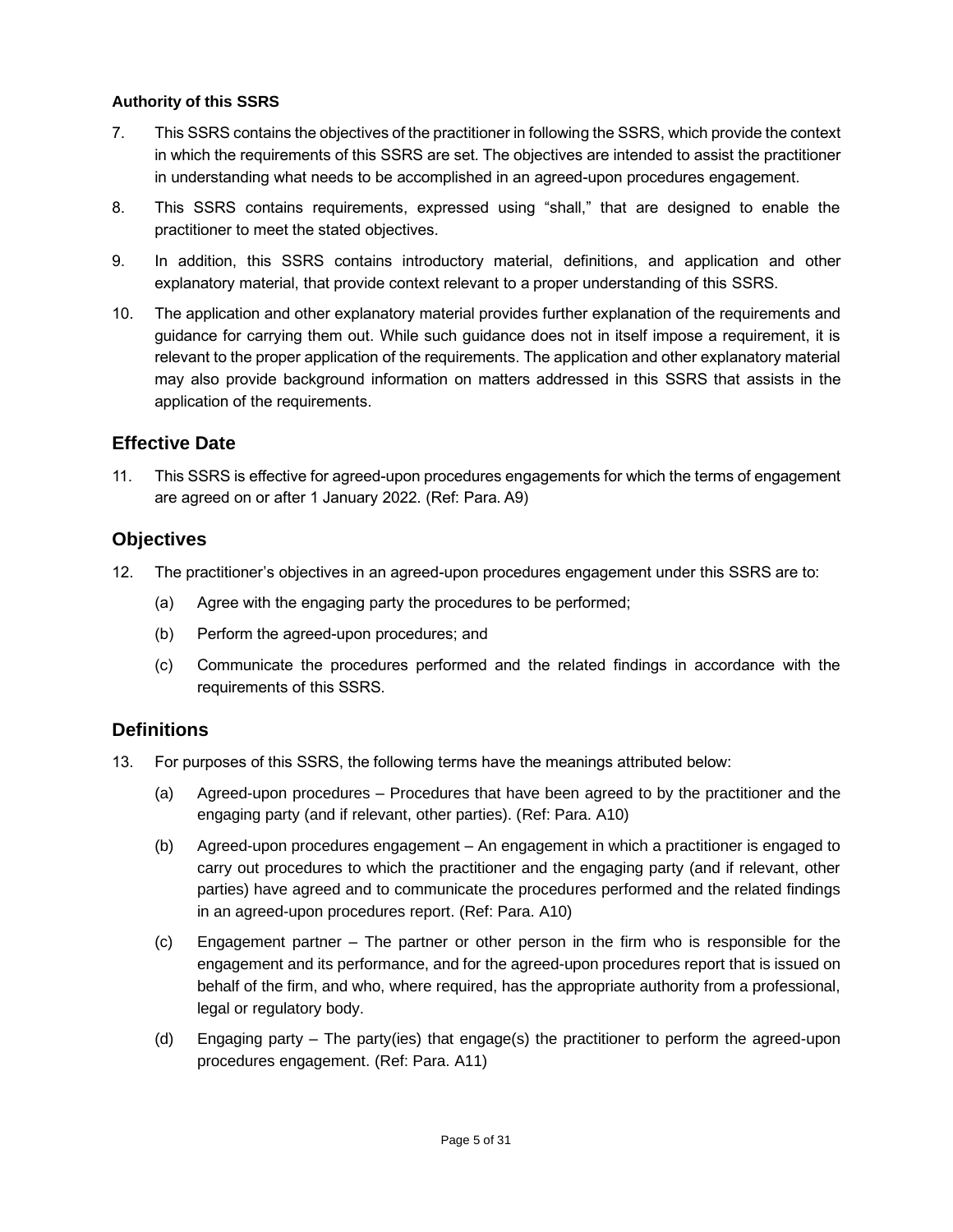- (e) Engagement team All partners and staff performing the agreed-upon procedures engagement, and any individuals engaged by the firm or a network firm who perform procedures on the engagement. This excludes a practitioner's external expert engaged by the firm or a network firm.
- (f) Findings Findings are the factual results of agreed-upon procedures performed. Findings are capable of being objectively verified. References to findings in this SSRS exclude opinions or conclusions in any form as well as any recommendations that the practitioner may make. (Ref: Para. A12–A13)
- (g) Intended users The individual(s) or organization(s), or group(s) that the practitioner expects will use the agreed-upon procedures report. In some cases, there may be intended users other than those to whom the agreed-upon procedures report is addressed. (Ref: Para. A10)
- (h) Practitioner The individual(s) conducting the engagement (usually the engagement partner or other members of the engagement team, or, as applicable, the firm). Where this SSRS expressly intends that a requirement or responsibility be fulfilled by the engagement partner, the term "engagement partner" rather than "practitioner" is used.
- (i) Practitioner's expert An individual or organization possessing expertise in a field other than assurance and related services, whose work in that field is used to assist the practitioner in fulfilling the practitioner's responsibilities for the agreed-upon procedures engagement. A practitioner's expert may be either a practitioner's internal expert (who is a partner or staff, including temporary staff, of the practitioner's firm or a network firm) or a practitioner's external expert.
- (j) Professional judgment The application of relevant training, knowledge and experience, within the context provided by this SSRS and relevant ethical requirements, in making informed decisions about the courses of action that are appropriate in the circumstances of the agreedupon procedures engagement.
- (k) Relevant ethical requirements Ethical requirements the engagement team is subject to when undertaking agreed-upon procedures engagements. These requirements ordinarily comprise the provisions of the Accounting and Corporate Regulatory Authority (ACRA) *Code of Professional Conduct and Ethics for Public Accountants and Accounting Entities (ACRA Code)* together with national requirements that are more restrictive<sup>2</sup>.
- (l) Responsible party The party(ies) responsible for the subject matter on which the agreed-upon procedures are performed.

# **Requirements**

## <span id="page-5-0"></span>**Conduct of an Agreed-Upon Procedures Engagement in Accordance with this SSRS**

14. The practitioner shall have an understanding of the entire text of this SSRS, including its application and other explanatory material, to understand its objectives and to apply its requirements properly.

<sup>&</sup>lt;sup>2</sup> Where a professional accountant in public practice with the CA (Singapore) professional designation, who is not a public accountant, is responsible for and signs the report issued in connection with the engagement, the professional accountant should refer to the Institute of Singapore Chartered Accountants (ISCA) Code of Professional Conduct and Ethics (ISCA Code).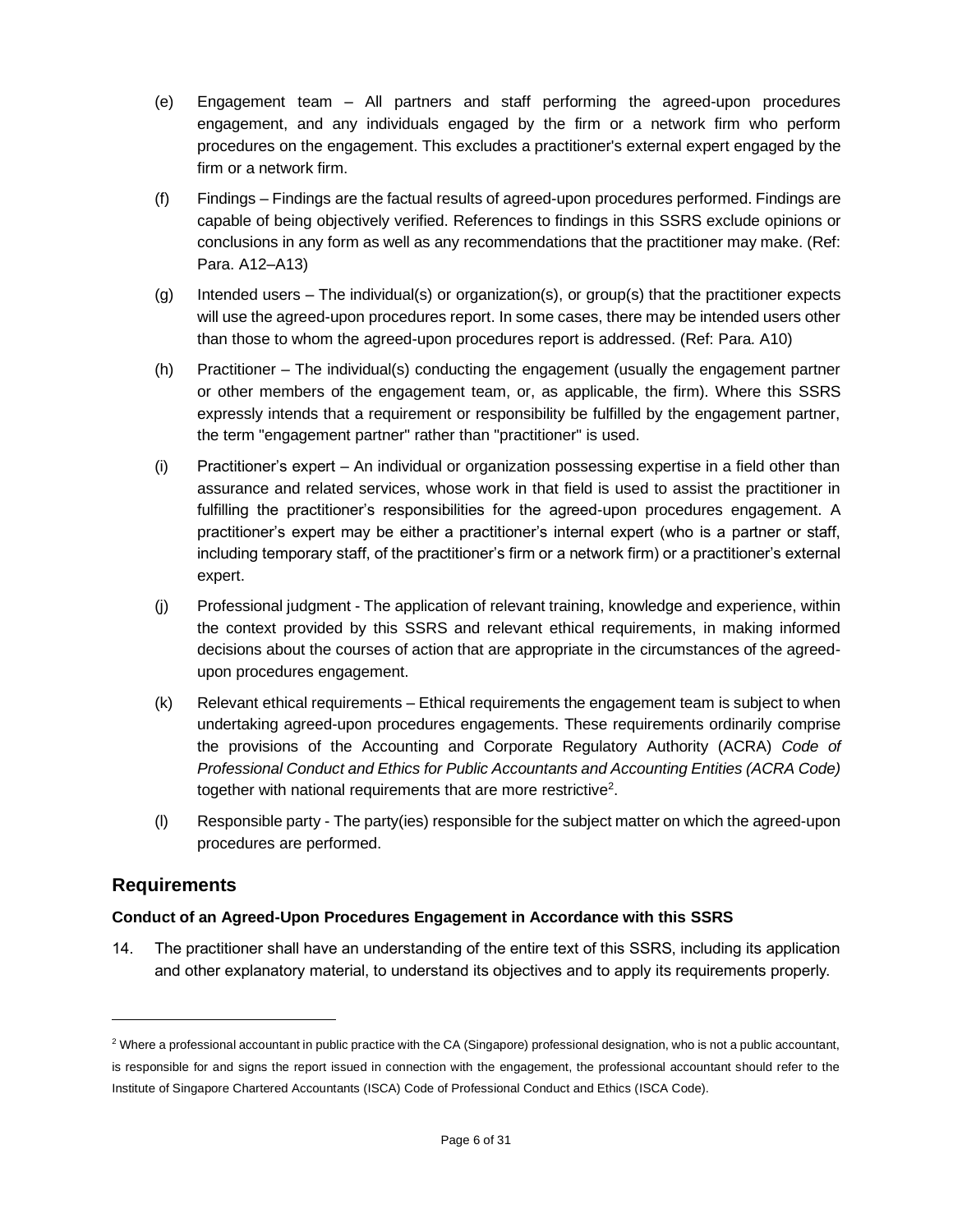#### *Complying with Relevant Requirements*

- 15. The practitioner shall comply with each requirement of this SSRS unless a particular requirement is not relevant to the agreed-upon procedures engagement, for example, if the circumstances addressed by the requirement do not exist in the engagement.
- 16. The practitioner shall not represent compliance with this SSRS unless the practitioner has complied with all requirements of this SSRS relevant to the agreed-upon procedures engagement.

## <span id="page-6-0"></span>**Relevant Ethical Requirements**

<span id="page-6-1"></span>17. The practitioner shall comply with relevant ethical requirements. (Ref: Para. A14–A20)

## **Professional Judgment**

18. The practitioner shall exercise professional judgment in accepting, conducting and reporting on an agreed-upon procedures engagement, taking into account the circumstances of the engagement. (Ref: Para. A21–A23)

## <span id="page-6-2"></span>**Engagement Level Quality Control**

- 19. The engagement partner shall take responsibility for:
	- (a) The overall quality of the agreed-upon procedures engagement including, if applicable, work performed by a practitioner's expert; and (Ref: Para. A24)
	- (b) The engagement being performed in accordance with the firm's quality control policies and procedures by:
		- (i) Following appropriate procedures regarding the acceptance and continuance of client relationships and engagements; (Ref: Para. A25)
		- (ii) Being satisfied that the engagement team, and any practitioner's experts who are not part of the engagement team, collectively have the appropriate competence and capabilities to perform the agreed-upon procedures engagement;
		- (iii) Being alert for indications of non-compliance by members of the engagement team with relevant ethical requirements, and determining the appropriate actions if matters come to the engagement partner's attention indicating that members of the engagement team have not complied with relevant ethical requirements; (Ref: Para. A26)
		- (iv) Directing, supervising and performing the engagement in compliance with professional standards and applicable legal and regulatory requirements; and
		- (v) Taking responsibility for appropriate engagement documentation being maintained.
- 20. If the work of a practitioner's expert is to be used, the engagement partner shall be satisfied that the practitioner will be able to be involved in the work of a practitioner's expert to an extent that is sufficient to take responsibility for the findings included in the agreed-upon procedures report. (Ref: Para. A27)

#### <span id="page-6-3"></span>**Engagement Acceptance and Continuance**

21. Before accepting or continuing an agreed-upon procedures engagement, the practitioner shall obtain an understanding of the purpose of the engagement. The practitioner shall not accept or continue the engagement if the practitioner is aware of any facts or circumstances indicating that the procedures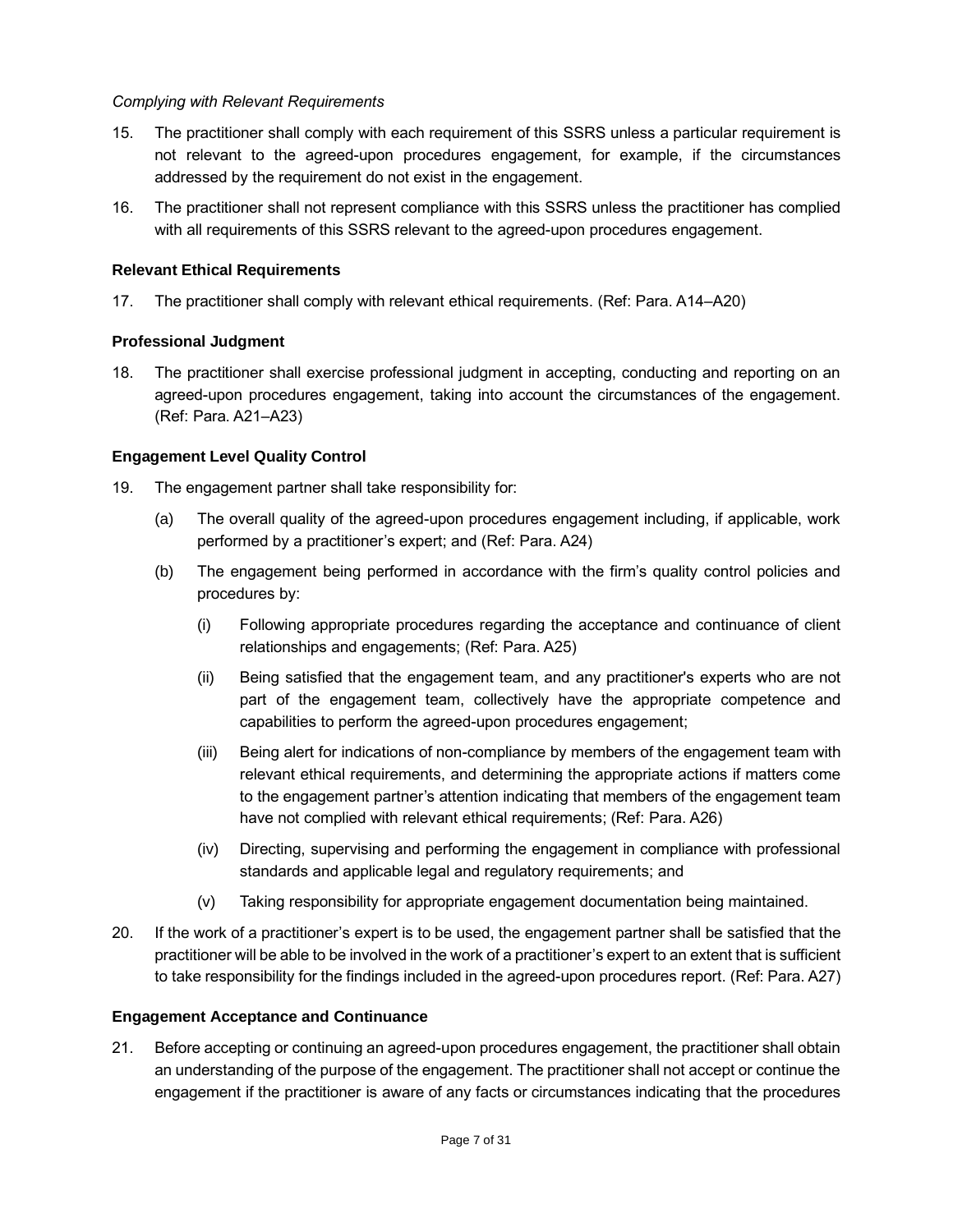the practitioner is being asked to perform are inappropriate for the purpose of the agreed-upon procedures engagement. (Ref: Para. A28–A31)

- 22. The practitioner shall accept or continue the agreed-upon procedures engagement only when: (Ref: Para. A28–A31)
	- (a) The engaging party acknowledges that the expected procedures to be performed by the practitioner are appropriate for the purpose of the engagement;
	- (b) The practitioner expects to be able to obtain the information necessary to perform the agreedupon procedures;
	- (c) The agreed-upon procedures and related findings can be described objectively, in terms that are clear, not misleading, and not subject to varying interpretations; (Ref: Para. A32–A36)
	- (d) The practitioner has no reason to believe that relevant ethical requirements will not be complied with; and
	- (e) If the practitioner is required to comply with independence requirements, the practitioner has no reason to believe that the independence requirements will not be complied with. (Ref: Para. A37–A38)
- <span id="page-7-0"></span>23. If the engagement partner obtains information that would have caused the firm to decline the engagement had that information been available earlier, the engagement partner shall communicate that information promptly to the firm, so that the firm and the engagement partner can take necessary action.

## **Agreeing the Terms of the Engagement**

- 24. The practitioner shall agree the terms of the agreed-upon procedures engagement with the engaging party and record the agreed terms of engagement in an engagement letter or other suitable form of written agreement. These terms shall include the following: (Ref: Para. A39–A40)
	- (a) Identification of the subject matter(s) on which the agreed-upon procedures will be performed;
	- (b) The purpose of the engagement and the intended users of the agreed-upon procedures report as identified by the engaging party;
	- (c) If applicable, the responsible party as identified by the engaging party, and a statement that the agreed-upon procedures engagement is performed on the basis that the responsible party is responsible for the subject matter on which the agreed-upon procedures are performed;
	- (d) Acknowledgement of the relevant ethical requirements with which the practitioner will comply in conducting the agreed-upon procedures engagement;
	- (e) A statement as to whether the practitioner is required to comply with independence requirements and, if so, the relevant independence requirements; (Ref: Para. A37–A38)
	- (f) The nature of the agreed-upon procedures engagement, including statements that:
		- (i) An agreed-upon procedures engagement involves the practitioner performing the procedures agreed with the engaging party (and if relevant, other parties), and reporting the findings; (Ref: Para. A10)
		- (ii) Findings are the factual results of the agreed-upon procedures performed; and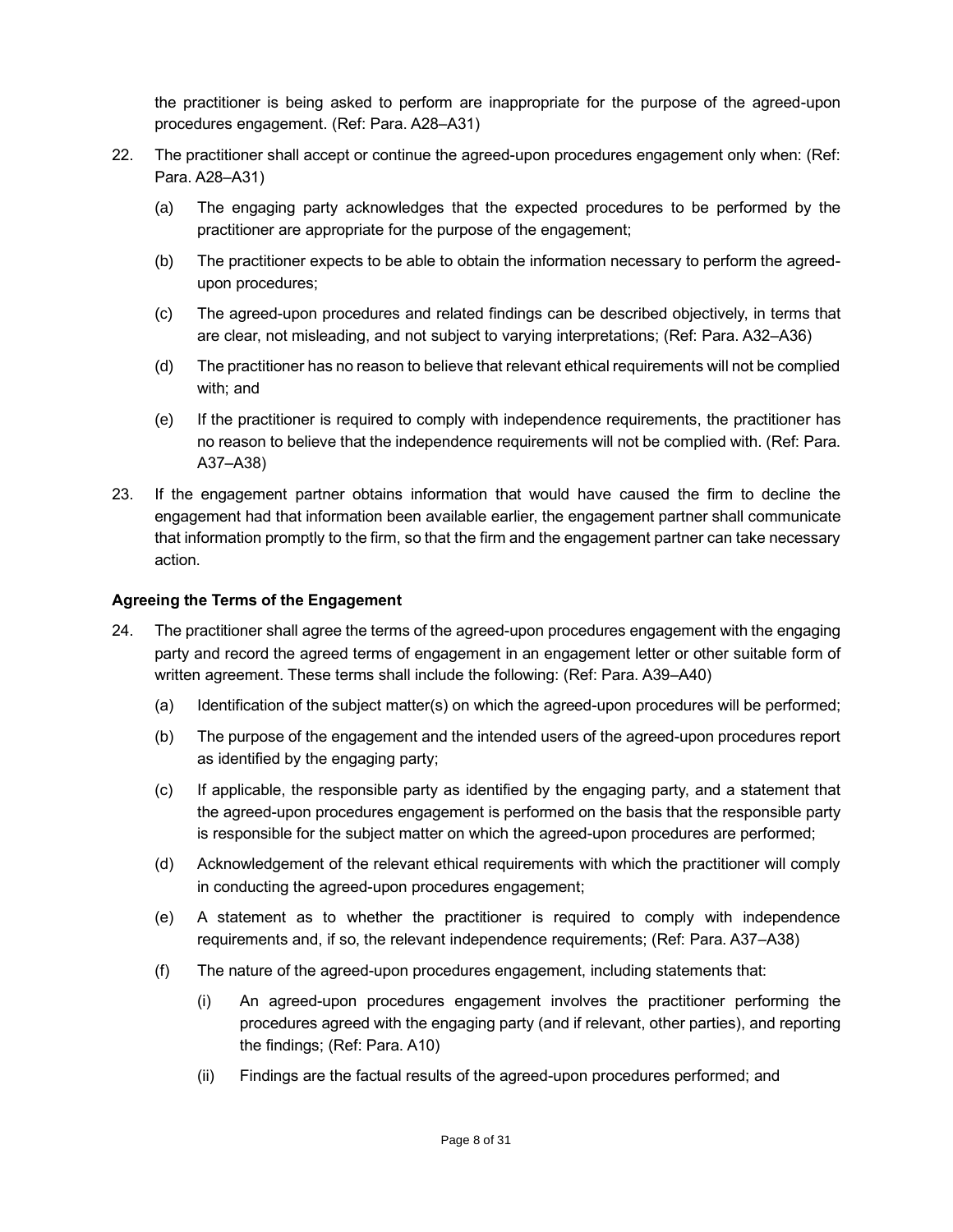- (iii) An agreed-upon procedures engagement is not an assurance engagement and accordingly, the practitioner does not express an opinion or an assurance conclusion;
- (g) Acknowledgement by the engaging party (and if relevant, other parties) that the agreed-upon procedures are appropriate for the purpose of the engagement; (Ref: Para. A10)
- (h) Identification of the addressee of the agreed-upon procedures report;
- (i) The nature, timing and extent of the procedures to be performed, described in terms that are clear, not misleading and not subject to varying interpretations; and (Ref: Para. A41–A42)
- (j) Reference to the expected form and content of the agreed-upon procedures report.
- 25. If the agreed-upon procedures are modified during the course of the engagement, the practitioner shall agree amended terms of engagement with the engaging party that reflect the modified procedures. (Ref: Para. A43)

## *Recurring Agreed-Upon Procedures Engagements*

26. On recurring agreed-upon procedures engagements, the practitioner shall evaluate whether circumstances, including changes in the engagement acceptance considerations, require the terms of the engagement to be revised and whether there is a need to remind the engaging party of the existing terms of engagement. (Ref: Para. A44)

#### <span id="page-8-0"></span>**Performing the Agreed-Upon Procedures**

- 27. The practitioner shall perform the procedures as agreed upon in the terms of the engagement.
- <span id="page-8-1"></span>28. The practitioner shall consider whether to request written representations. (Ref: Para. A45)

#### **Using the Work of a Practitioner's Expert**

- 29. If the practitioner uses the work of a practitioner's expert, the practitioner shall: (Ref: Para. A46–A47, A50)
	- (a) Evaluate the competence, capabilities and objectivity of the practitioner's expert;
	- (b) Agree with the practitioner's expert on the nature, scope and objectives of that expert's work; (Ref: Para. A48–A49)
	- (c) Determine whether the nature, timing and extent of the work performed by the practitioner's expert is consistent with the work agreed with the expert; and
	- (d) Determine whether the findings adequately describe the results of the work performed, taking into account the work performed by the practitioner's expert.

#### <span id="page-8-2"></span>**The Agreed-Upon Procedures Report**

- 30. The agreed-upon procedures report shall be in writing and shall include: (Ref: Para. A51)
	- (a) A title that clearly indicates that the report is an agreed-upon procedures report;
	- (b) An addressee as set forth in the terms of the engagement;
	- (c) Identification of the subject matter on which the agreed-upon procedures are performed; (Ref: Para. A52)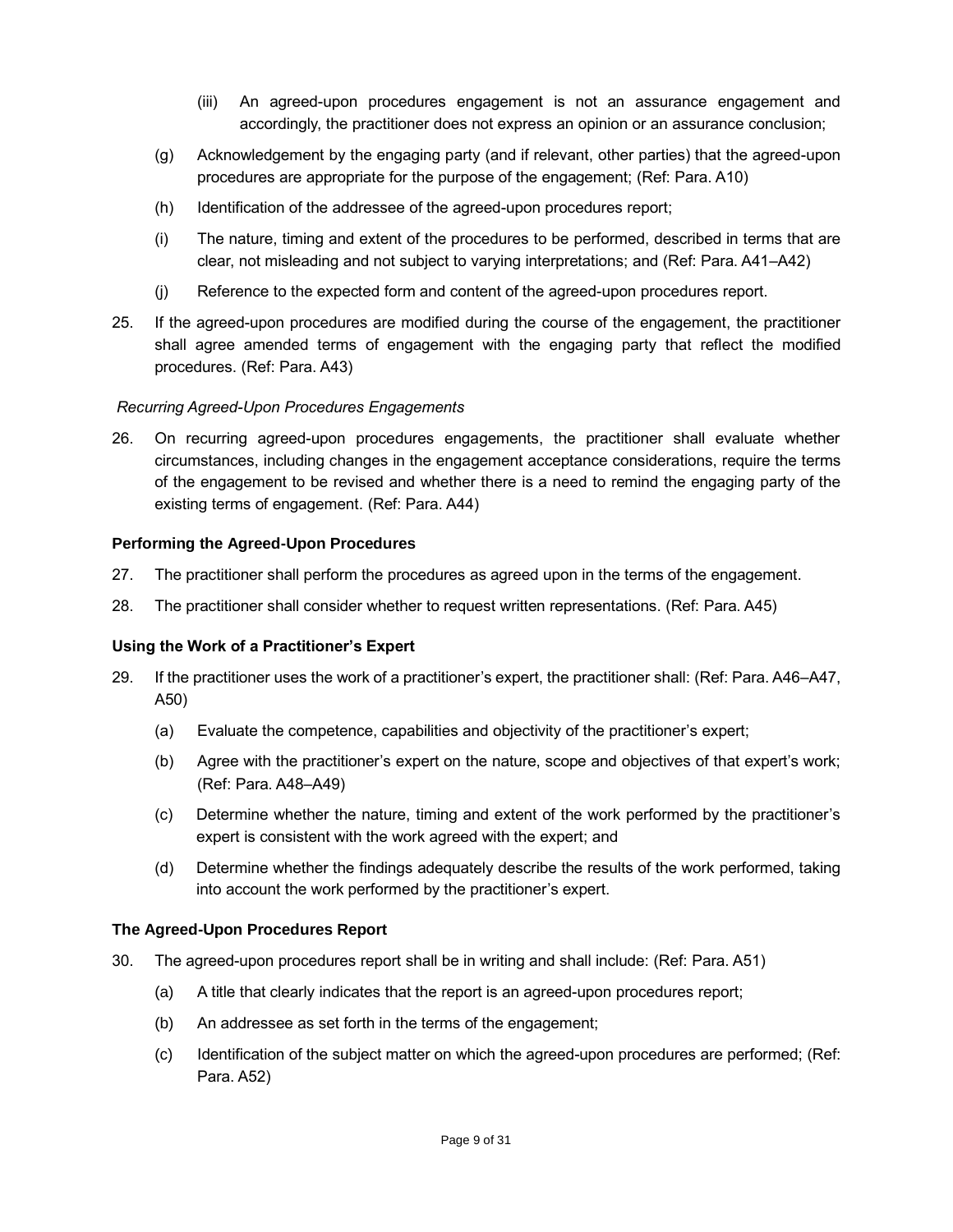- (d) Identification of the purpose of the agreed-upon procedures report and a statement that the agreed-upon procedures report may not be suitable for another purpose; (Ref: Para. A53–A54)
- (e) A description of an agreed-upon procedures engagement stating that:
	- (i) An agreed-upon procedures engagement involves the practitioner performing the procedures that have been agreed with the engaging party (and if relevant, other parties), and reporting the findings; (Ref: Para. A10)
	- (ii) Findings are the factual results of the agreed-upon procedures performed; and
	- (iii) The engaging party (and if relevant, other parties) has acknowledged that the agreedupon procedures are appropriate for the purpose of the engagement; (Ref: Para. A10)
- (f) If applicable, the responsible party as identified by the engaging party, and a statement that the responsible party is responsible for the subject matter on which the agreed-upon procedures are performed;
- (g) A statement that the engagement was performed in accordance with SSRS 4400 (Revised);
- (h) A statement that the practitioner makes no representation regarding the appropriateness of the agreed-upon procedures;
- (i) A statement that the agreed-upon procedures engagement is not an assurance engagement and accordingly, the practitioner does not express an opinion or an assurance conclusion;
- (j) A statement that, had the practitioner performed additional procedures, other matters might have come to the practitioner's attention that would have been reported;
- (k) A statement that the practitioner complies with the ethical requirements of the ACRA Code, or other professional requirements, or requirements imposed by law or regulation, that are at least as demanding;
- (l) With respect to independence:
	- (i) If the practitioner is not required to be independent and has not otherwise agreed in the terms of engagement to comply with independence requirements, a statement that, for the purpose of the engagement, there are no independence requirements with which the practitioner is required to comply; or
	- (ii) If the practitioner is required to be independent or has agreed in the terms of engagement to comply with independence requirements, a statement that the practitioner has complied with the relevant independence requirements. The statement shall identify the relevant independence requirements;
- (m) A statement that the firm of which the practitioner is a member applies SSQC 1, or other professional requirements, or requirements in law or regulation, that are at least as demanding as SSQC 1. If the practitioner is not a professional accountant, the statement shall identify the professional requirements, or requirements in law or regulation, applied that are at least as demanding as SSQC 1;
- (n) A description of the procedures performed detailing the nature and extent, and if applicable, the timing, of each procedure as agreed in the terms of the engagement; (Ref: Para. A55–A57)
- (o) The findings from each procedure performed, including details on exceptions found; (Ref: Para. A55–A56)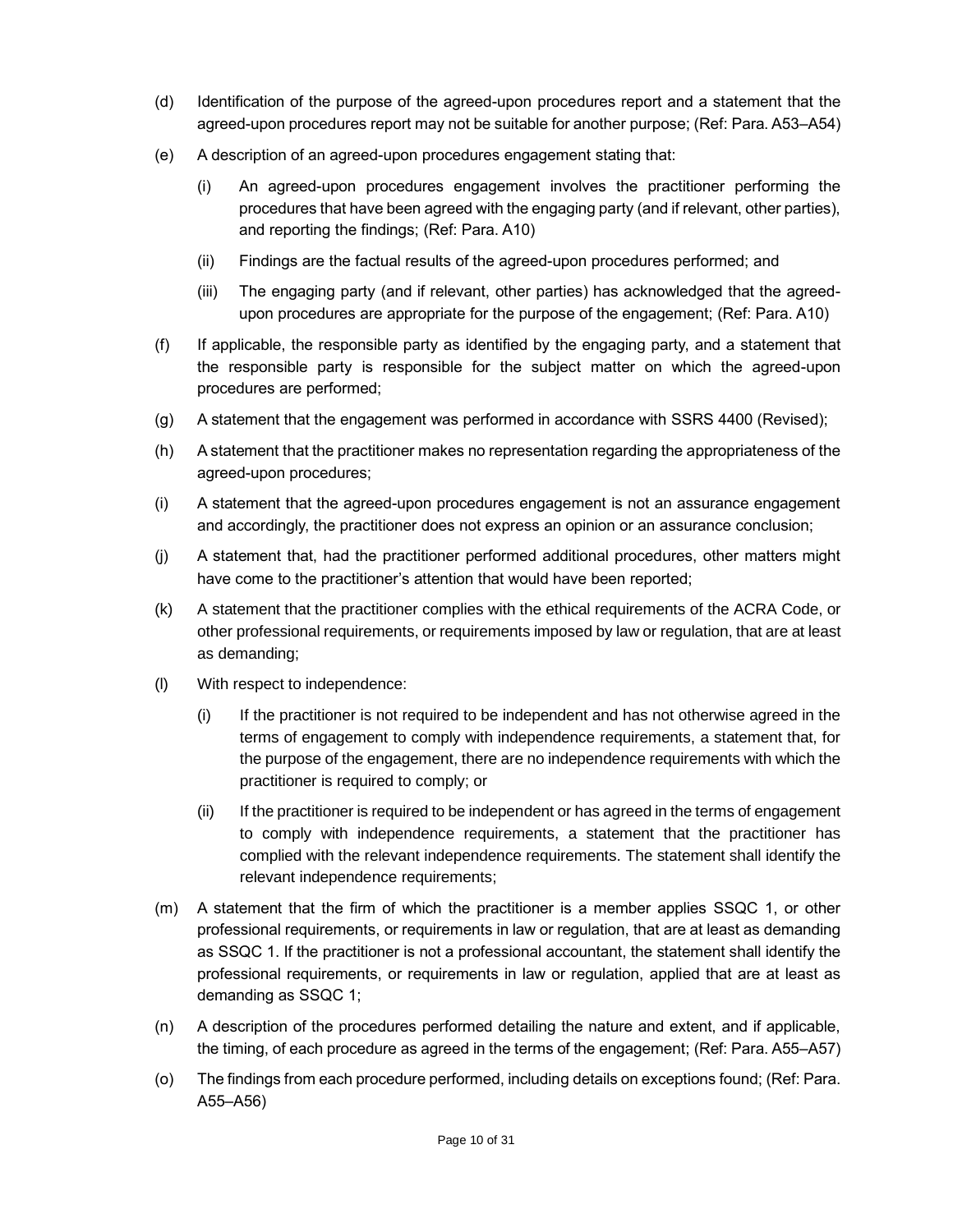- (p) The practitioner's signature;
- (q) The date of the agreed-upon procedures report; and
- (r) The location in the jurisdiction where the practitioner practices.
- 31. If the practitioner refers to the work performed by a practitioner's expert in the agreed-upon procedures report, the wording of the report shall not imply that the practitioner's responsibility for performing the procedures and reporting the findings is reduced because of the involvement of an expert. (Ref: Para. A58)
- 32. If the practitioner provides a summary of findings in the agreed-upon procedures report in addition to the description of findings as required by paragraph 30(o):
	- (a) The summary of findings shall be described in a manner that is objective, in terms that are clear, not misleading, and not subject to varying interpretations; and
	- (b) The agreed-upon procedures report shall include a statement indicating that reading the summary is not a substitute for reading the complete report.
- 33. The practitioner shall date the agreed-upon procedures report no earlier than the date on which the practitioner completed the agreed-upon procedures and determined the findings in accordance with this SSRS.

#### <span id="page-10-0"></span>**Undertaking an Agreed-Upon Procedures Engagement Together with Another Engagement**

34. The agreed-upon procedures report shall be clearly distinguished from reports on other engagements. (Ref: Para. A59)

#### <span id="page-10-1"></span>**Documentation**

- 35. The practitioner shall include in the engagement documentation: (Ref: Para. A60)
	- (a) The written terms of engagement and, if applicable, the agreement of the engaging party as to modifications to the procedures;
	- (b) The nature, timing and extent of the agreed-upon procedures performed; and
	- (c) The findings resulting from the agreed-upon procedures performed.

# **Application and Other Explanatory Material**

#### <span id="page-10-2"></span>**Scope of this SSRS** (Ref: Para. 2)

A1. Reference to "subject matters" in this SSRS encompasses anything on which agreed-upon procedures are performed, including information, documents, measurements or compliance with laws and regulations, as relevant.

\*\*\*

- A2. Examples of financial and non-financial subject matters on which an agreed-upon procedures engagement may be performed include:
	- Financial subject matters relating to:
		- o The entity's financial statements or specific classes of transactions, account balances or disclosures within the financial statements.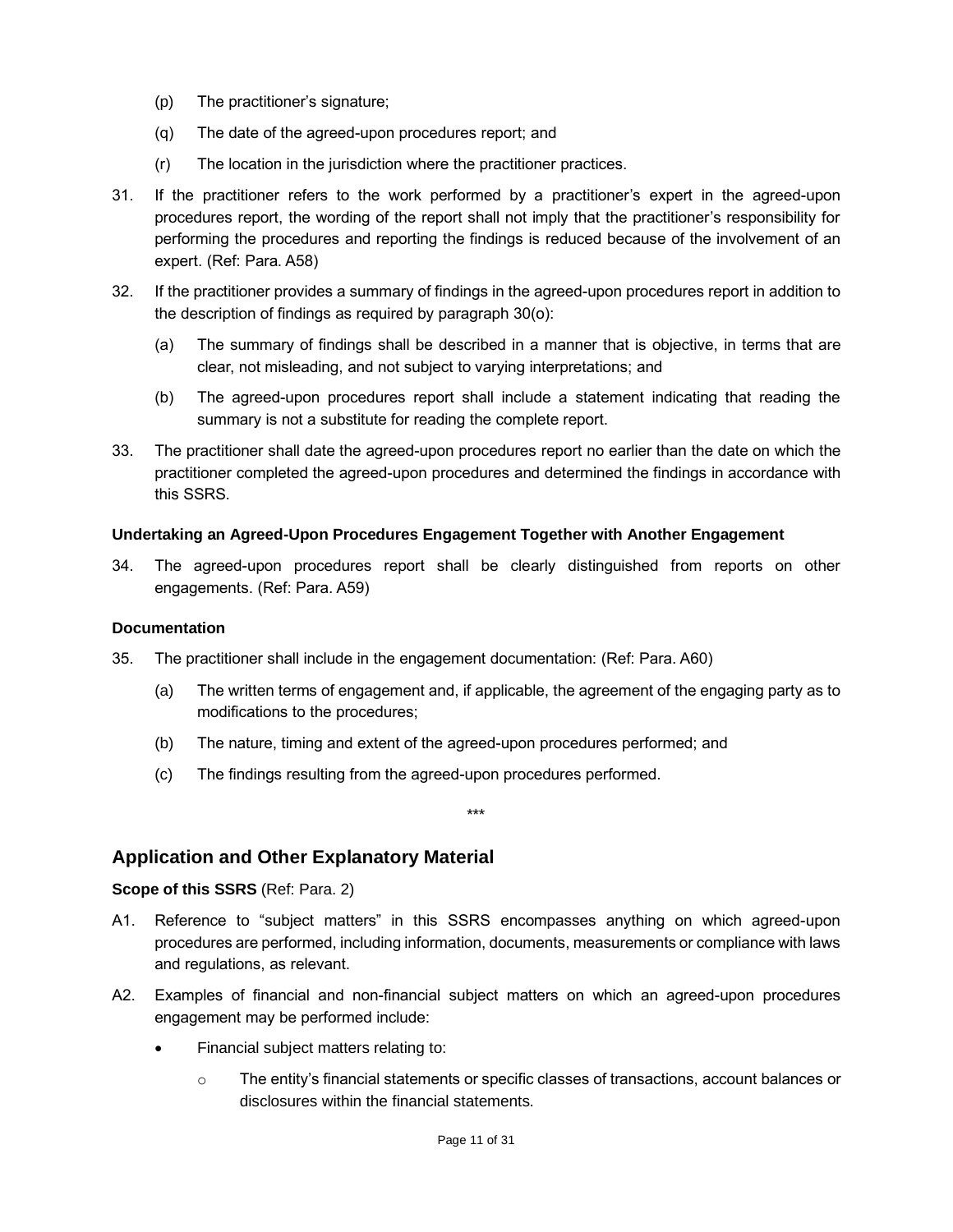- o Eligibility of expenditures claimed from a funding program.
- o Revenues for determining royalties, rent or franchise fees based on a percentage of revenues.
- o Capital adequacy ratios for regulatory authorities.
- Non-financial subject matters relating to:
	- o Numbers of passengers reported to a civil aviation authority.
	- $\circ$  Observation of destruction of fake or defective goods reported to a regulatory authority.
	- $\circ$  Data generating processes for lottery draws reported to a regulatory authority.
	- o Volume of greenhouse gas emissions reported to a regulatory authority.

The above list is not exhaustive. Additional types of subject matters may arise as external reporting demands evolve.

#### *Relationship with SSQC 1* (Ref: Para. 3)

- A3. SSQC 1 deals with the firm's responsibilities to establish and maintain its system of quality control for related services engagements, including agreed-upon procedures engagements. Those responsibilities are directed at establishing:
	- The firm's quality control system; and
	- The firm's related policies designed to achieve the objective of the quality control system and its procedures to implement and monitor compliance with those policies.
- A4. Under SSQC 1, the firm has an obligation to establish and maintain a system of quality control to provide it with reasonable assurance that:
	- (a) The firm and its personnel comply with professional standards and applicable legal and regulatory requirements; and
	- (b) Reports issued by the firm or engagement partners are appropriate in the circumstances.<sup>3</sup>
- A5. A jurisdiction that has not adopted SSQC 1 in relation to agreed-upon procedures engagements may set out requirements for quality control in firms performing such engagements. The provisions of this SSRS regarding quality control at the engagement level are premised on the basis that quality control requirements adopted are at least as demanding as those of SSQC 1. This is achieved when those requirements impose obligations on the firm to achieve the aims of the requirements of SSQC 1, including an obligation to establish a system of quality control that includes policies and procedures that address each of the following elements:
	- Leadership responsibilities for quality within the firm;
	- Relevant ethical requirements;
	- Acceptance and continuance of client relationships and specific engagements;
	- Human resources;
	- Engagement performance; and

<sup>3</sup> SSQC 1, paragraph 11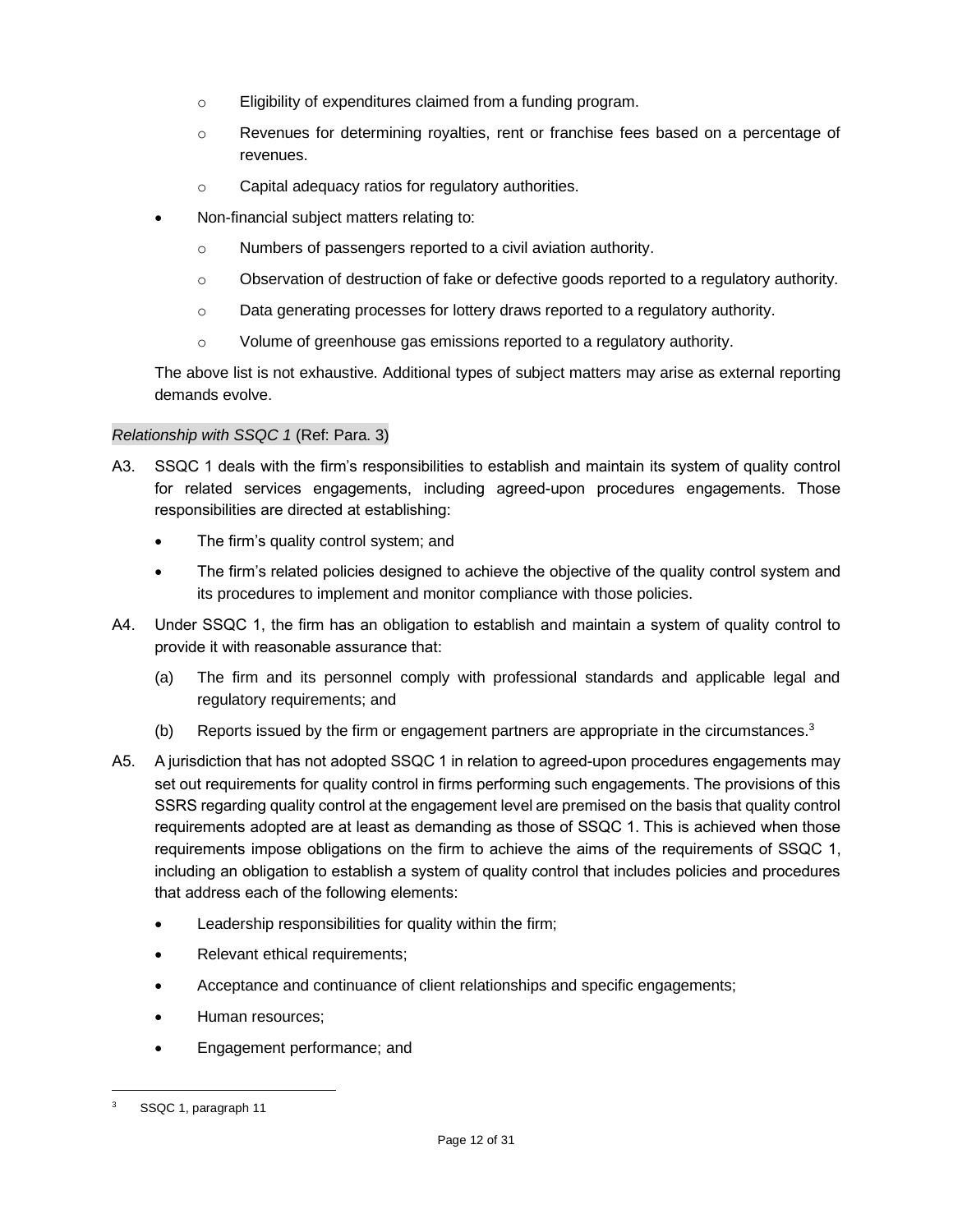- Monitoring.
- A6. Within the context of the firm's system of quality control, engagement teams have a responsibility to implement quality control procedures applicable to the engagement.
- A7. Unless information provided by the firm or other parties suggests otherwise, the engagement team is entitled to rely on the firm's system of quality control. For example, the engagement team may rely on the firm's system of quality control in relation to:
	- Competence of personnel through their recruitment and formal training.
	- Maintenance of client relationships through acceptance and continuance systems.
	- Adherence to legal and regulatory requirements through the monitoring process.

In considering deficiencies identified in the firm's system of quality control that may affect the agreedupon procedures engagement, the engagement partner may consider measures taken by the firm to rectify the situation that the engagement partner considers are sufficient in the context of that agreedupon procedures engagement.

A8. A deficiency in the firm's system of quality control does not necessarily indicate that an agreed-upon procedures engagement was not performed in accordance with professional standards and applicable legal and regulatory requirements, or that the agreed-upon procedures report was not appropriate.

## **Effective Date** (Ref: Para. 11)

A9. For terms of engagement covering multiple years, practitioners may wish to update the terms of engagement so that the agreed-upon procedures engagements will be conducted in accordance with this SSRS on or after the effective date.

## <span id="page-12-0"></span>**Definitions**

*Engaging Party and Other Intended Users* (Ref: Para. 13(a), 13(b), 13(d), 13(g), 24(f)(i), 24(g), 30(e)(i), 30(e)(iii))

- A10. In some circumstances, the procedures may be agreed with intended users in addition to the engaging party. Intended users other than the engaging party may also acknowledge the appropriateness of the procedures.
- A11. The engaging party may be, under different circumstances, the responsible party, a regulator or other intended user. References to the engaging party in this SSRS include multiple engaging parties when relevant.

## *Findings* (Ref: Para. 13(f))

- A12. Findings are capable of being objectively verified, which means that different practitioners performing the same procedures are expected to arrive at equivalent results. Findings exclude the expression of an opinion or a conclusion as well as any recommendations that the practitioner may make.
- A13. Practitioners may use the term "factual findings" in place of "findings", for example, in cases when the practitioner is concerned that the term "findings" may be misunderstood. This may be the case in jurisdictions or languages where the term "findings" may be understood as including results that are not factual.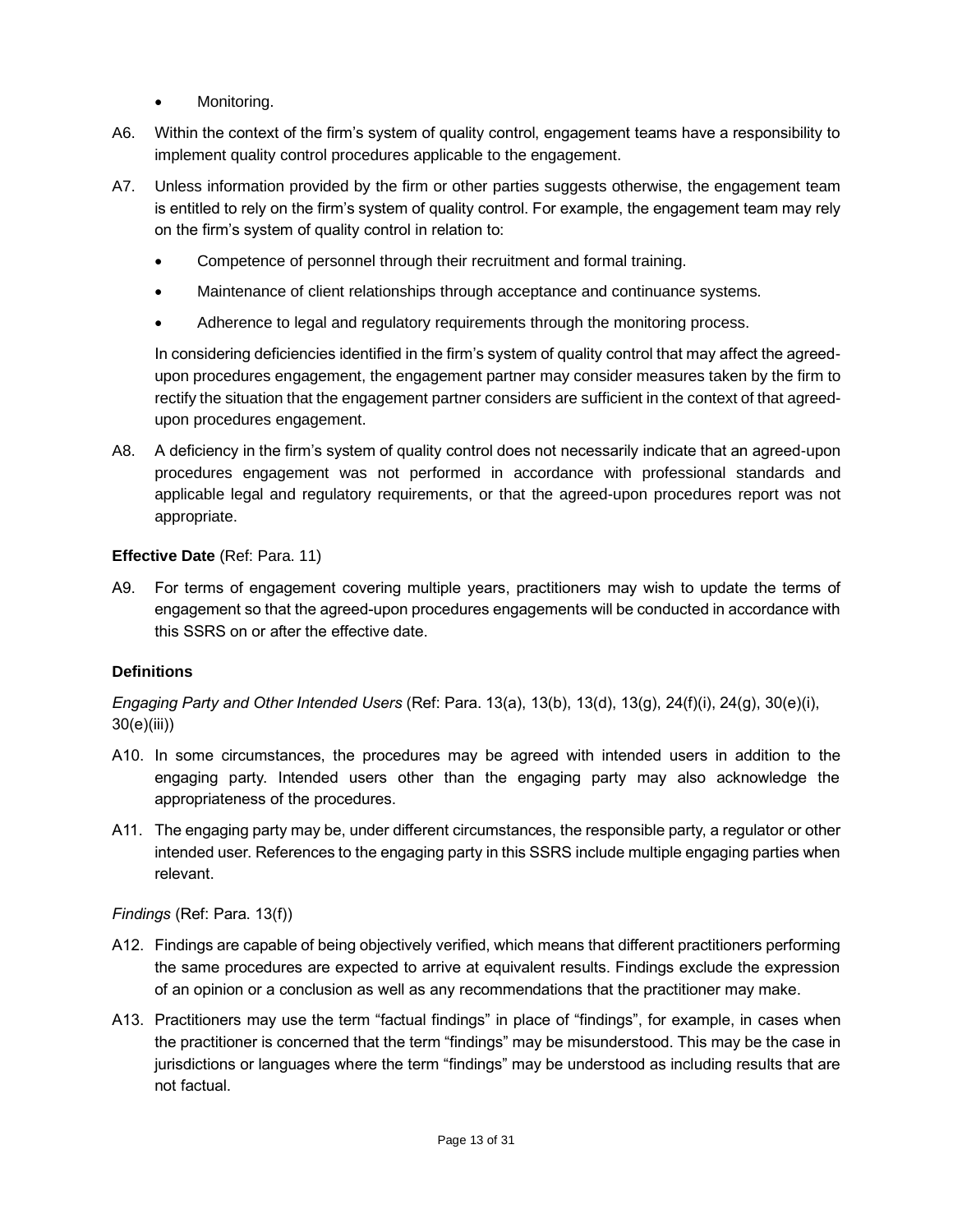#### <span id="page-13-0"></span>**Relevant Ethical Requirements** (Ref: Para. 17)

#### *Objectivity and Independence*

- A14. A practitioner performing an agreed-upon procedures engagement is required to comply with relevant ethical requirements. Relevant ethical requirements ordinarily comprise the provisions of the ACRA Code, together with national requirements that are more restrictive. The ACRA Code requires practitioners to comply with fundamental principles including objectivity, which requires practitioners not to compromise their professional or business judgment because of bias, conflict of interest or the undue influence of others. Accordingly, relevant ethical requirements to which the practitioner is subject would, at a minimum, require the practitioner to be objective when performing an agreedupon procedures engagement.
- A15. The ACRA Code does not contain independence requirements for agreed-upon procedures engagements. However, national ethical codes, laws or regulations, other professional requirements, or conditions of a contract, program, or arrangement relating to the subject matter for the agreedupon procedures engagement may specify requirements pertaining to independence.

#### *Non-Compliance with Laws and Regulations*<sup>4</sup>

- A16. Law, regulation or relevant ethical requirements may:
	- (a) Require the practitioner to report identified or suspected non-compliance with laws and regulations to an appropriate authority outside the entity.
	- (b) Establish responsibilities under which reporting to an appropriate authority outside the entity may be appropriate in the circumstances.<sup>5</sup>
- A17. Reporting identified or suspected non-compliance with laws and regulations to an appropriate authority outside the entity may be required or appropriate in the circumstances because:
	- (a) Law, regulation or relevant ethical requirements require the practitioner to report;
	- (b) The practitioner has determined reporting is an appropriate action to respond to identified or suspected non-compliance in accordance with relevant ethical requirements; or
	- (c) Law, regulation or relevant ethical requirements provide the practitioner with the right to do so.
- A18. The practitioner is not expected to have a level of understanding of laws and regulations beyond that necessary to be able to perform the agreed-upon procedures engagement. However, law, regulation or relevant ethical requirements may expect the practitioner to apply knowledge, professional judgment and expertise in responding to identified or suspected non-compliance. Whether an act constitutes actual non-compliance is ultimately a matter to be determined by a court or other appropriate adjudicative body.
- A19. In some circumstances, the reporting of identified or suspected non-compliance with laws and regulations to an appropriate authority outside the entity may be precluded by the practitioner's duty of confidentiality under law, regulation or relevant ethical requirements. In other cases, reporting

Relevant ethical requirements may indicate that non-compliance with laws and regulations includes fraud. See, for example, 360.5 A2 of the ACRA Code.

<sup>5</sup> See, for example, paragraphs R360.36 to 360.36A3 of the ACRA Code.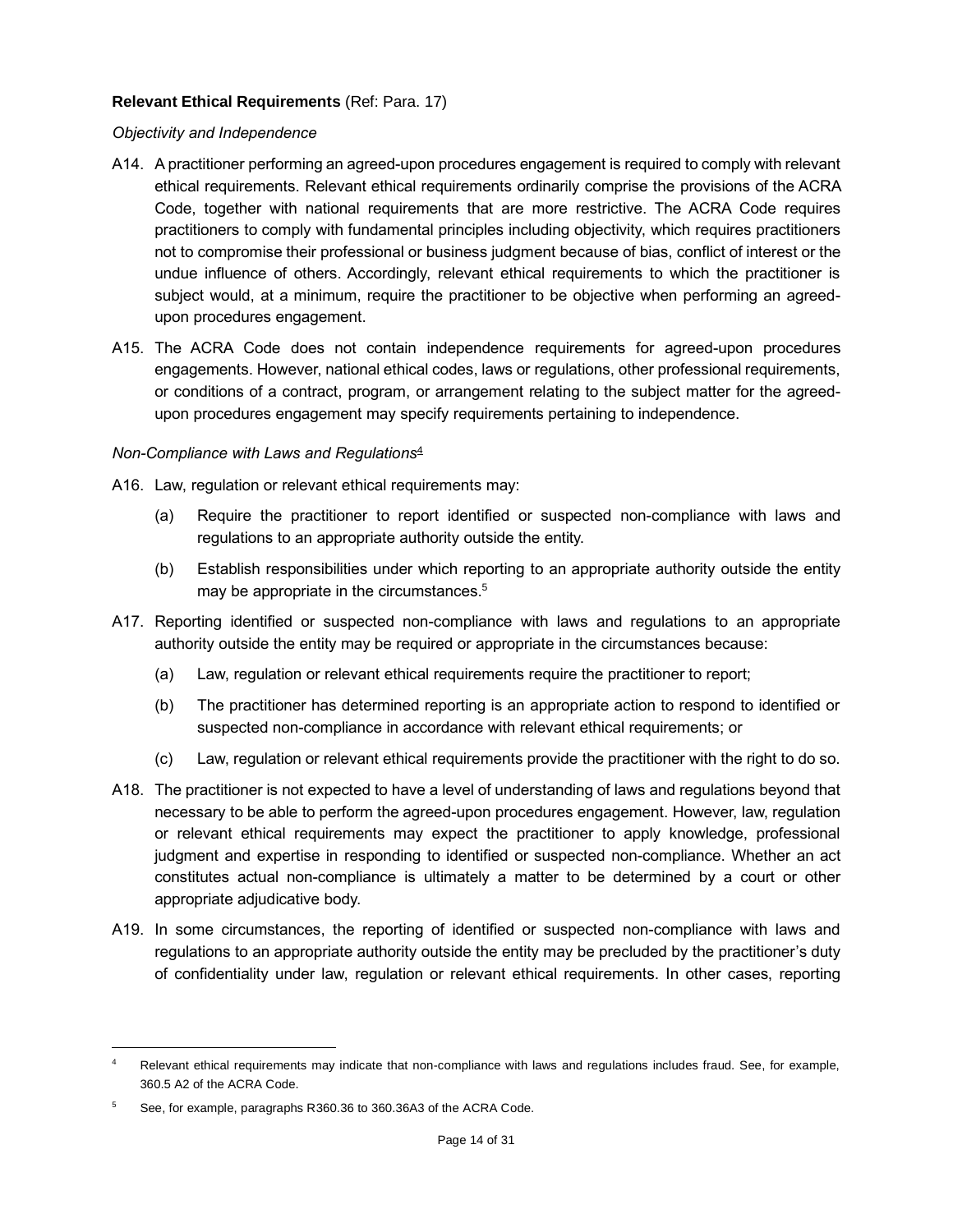identified or suspected non-compliance to an appropriate authority outside the entity would not be considered a breach of the duty of confidentiality under the relevant ethical requirements.<sup>6</sup>

A20. The practitioner may consider consulting internally (e.g., within the firm or network firm), obtaining legal advice to understand the professional or legal implications of taking any particular course of action, or consulting on a confidential basis with a regulator or a professional body (unless doing so is prohibited by law or regulations or would breach the duty of confidentiality).<sup>7</sup>

#### <span id="page-14-0"></span>**Professional Judgment** (Ref: Para. 18)

- A21. Professional judgment is exercised in applying the requirements of this SSRS and relevant ethical requirements, and in making informed decisions about courses of action throughout the agreed-upon procedures engagement, as appropriate.
- A22. In accepting, conducting and reporting on an agreed-upon procedures engagement, professional judgment is exercised, for example, in:

Accepting the engagement

- Discussing and agreeing with the engaging party (and if relevant, other parties) the nature, timing and extent of the procedures to be performed (taking into account the purpose of the engagement).
- Determining whether engagement acceptance and continuance conditions have been met.
- Determining the resources necessary to carry out the procedures as agreed in the terms of the engagement, including the need to involve a practitioner's expert.
- Determining appropriate actions if the practitioner becomes aware of facts or circumstances suggesting that the procedures to which the practitioner is being asked to agree are inappropriate for the purpose of the agreed-upon procedures engagement.

Conducting the engagement

- Determining appropriate actions or responses if, when performing the agreed-upon procedures, the practitioner becomes aware of:
	- o Matters that may indicate fraud or an instance of non-compliance or suspected noncompliance with laws or regulations.
	- $\circ$  Other matters that cast doubt on the integrity of the information relevant to the agreedupon procedures engagement or that indicate that the information may be misleading.
	- o Procedures that cannot be performed as agreed.

Reporting on the engagement

- Describing the findings in an objective manner and in sufficient detail, including when exceptions are found.
- A23. In conducting the agreed-upon procedures engagement, the need for the practitioner to exercise professional judgment when performing the agreed-upon procedures is limited for reasons including:

See, for example, paragraphs R114.1, 114.1 A1 and R360.37 of the ACRA Code.

 $7^7$  See, for example, paragraph 360.39 A1 of the ACRA Code.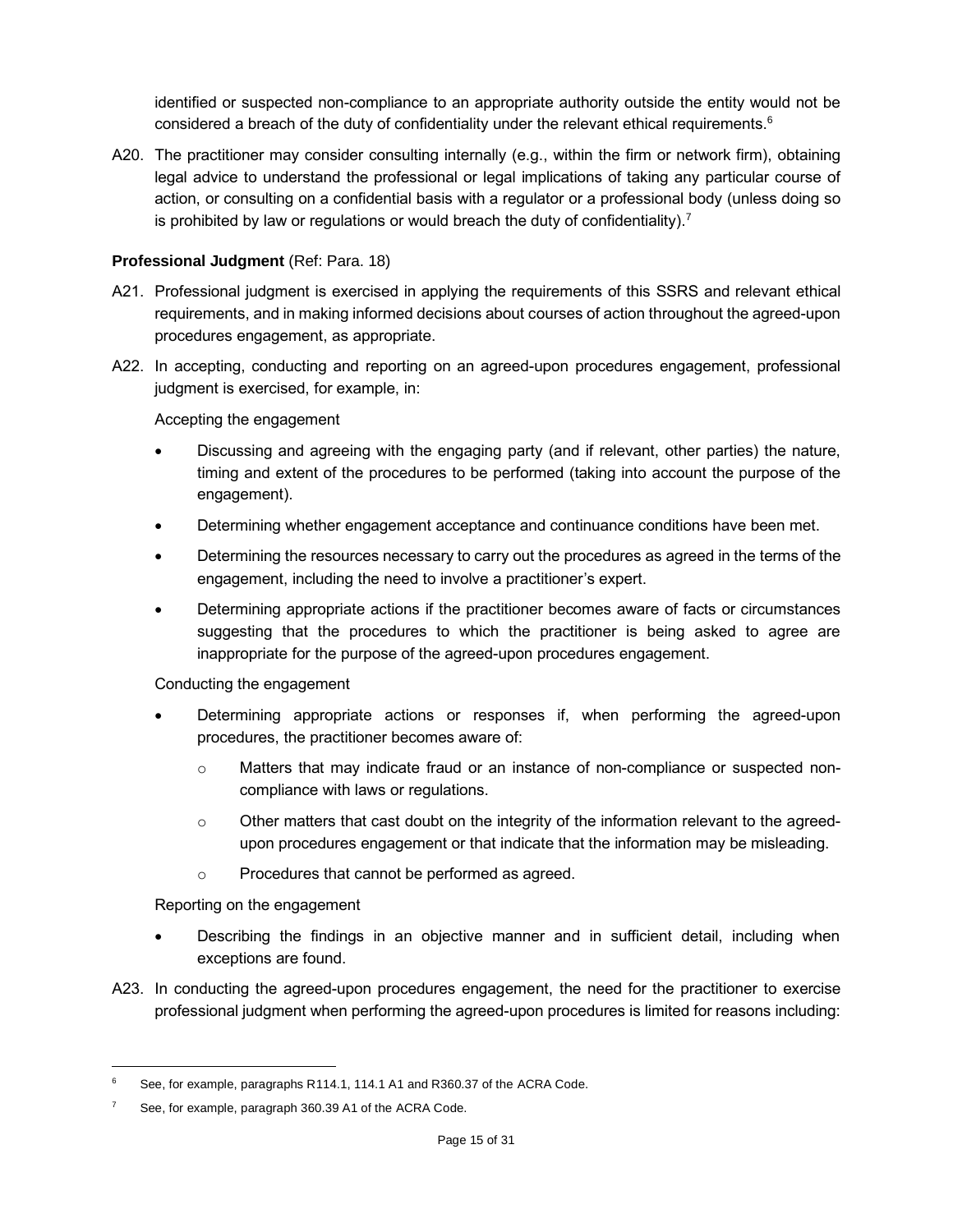- An agreed-upon procedures engagement involves the performance of procedures that have been agreed upon by the practitioner and the engaging party, where the engaging party has acknowledged that the procedures performed are appropriate for the purpose of the engagement.
- The agreed-upon procedures and the findings that result from performing those procedures are capable of being described objectively, in terms that are clear, not misleading, and not subject to varying interpretations.
- The findings are capable of being objectively verified, which means that different practitioners performing the same procedures are expected to arrive at equivalent results.

## <span id="page-15-0"></span>**Engagement Level Quality Control** (Ref: Para. 19–20)

- A24. The actions of the engagement partner and appropriate messages to the other members of the engagement team, in taking responsibility for the overall quality on each engagement, emphasize the importance to achieving the quality of the engagement of:
	- (a) Performing work that complies with professional standards and regulatory and legal requirements;
	- (b) Complying with the firm's quality control policies and procedures as applicable; and
	- (c) Issuing the practitioner's report for the engagement in accordance with this SSRS.
- A25. SSQC 1 requires the firm to obtain such information as it considers necessary in the circumstances before accepting an engagement with a new client, when deciding whether to continue an existing engagement, and when considering acceptance of a new engagement with an existing client. Information that assists the engagement partner in determining whether acceptance or continuance of client relationships and agreed-upon procedures engagements is appropriate may include information concerning the integrity of the principal owners, key management and those charged with governance. If the engagement partner has cause to doubt management's integrity to a degree that is likely to affect proper performance of the engagement, it may not be appropriate to accept the engagement.
- A26. SSQC 1 sets out the responsibilities of the firm for establishing policies and procedures designed to provide it with reasonable assurance that the firm and its personnel comply with relevant ethical requirements. This SSRS sets out the engagement partner's responsibilities with respect to the engagement team's compliance with relevant ethical requirements.
- A27. If the practitioner is unable to meet the requirement in paragraph 20, it may be appropriate for the practitioner to agree with the engaging party to limit the scope of the agreed-upon procedures engagement to procedures for which the practitioner can appropriately take responsibility. The engaging party may separately engage an expert to perform the other procedures.

#### <span id="page-15-1"></span>**Engagement Acceptance and Continuance** (Ref: Para. 21–23)

- A28. In obtaining an understanding of the purpose of the agreed-upon procedures engagement, the practitioner may become aware of indications that the procedures the practitioner is asked to perform are inappropriate for the purpose of the agreed-upon procedures engagement. For example, the practitioner may be aware of facts or circumstances that indicate:
	- The procedures are selected in a manner intended to bias the intended users' decision-making.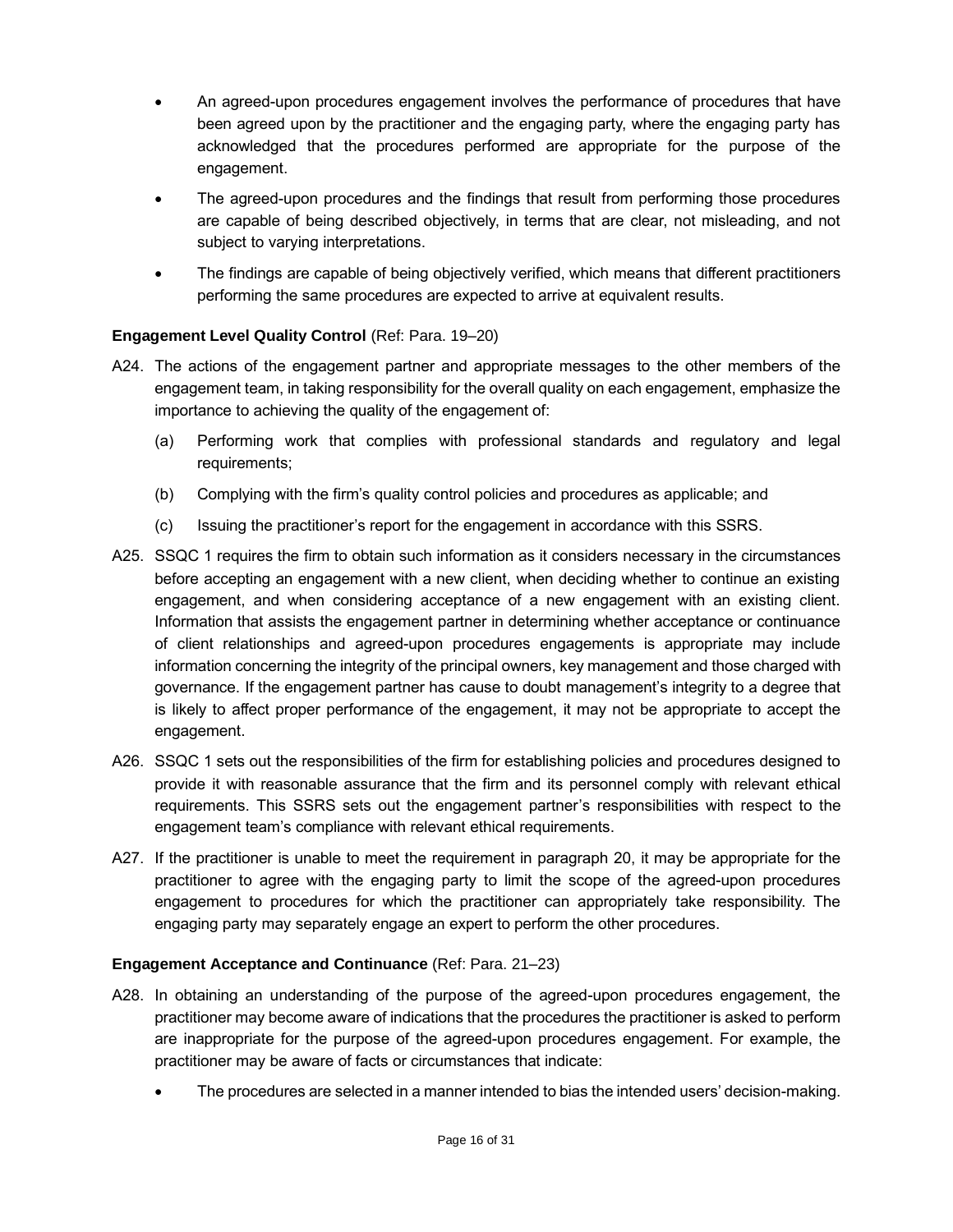- The subject matter on which the agreed-upon procedures are performed is unreliable.
- An assurance engagement or advisory service may better serve the needs of the engaging party or other intended users.
- A29. Other actions that may satisfy the practitioner that the conditions in paragraphs 21 and 22 are met include:
	- Comparing the procedures to be performed with written requirements set out, for example, in law or regulation, or in a contractual agreement (sometimes referred to as the "Terms of Reference"), where appropriate.
	- Requesting the engaging party to:
		- $\circ$  Distribute a copy of the anticipated procedures and the form and content of the agreedupon procedures report as set out in the terms of engagement to the intended user(s).
		- $\circ$  Obtain acknowledgement from the intended user(s) of the procedures to be performed.
		- $\circ$  Discuss the procedures to be performed with appropriate representatives of the intended user(s).
	- Reading correspondence between the engaging party and other intended user(s) if the engaging party is not the only intended user.
- A30. If the conditions in paragraphs 21 and 22 are not met, it is unlikely that an agreed-upon procedures engagement is able to meet the needs of the engaging party or other intended users. In such circumstances, the practitioner may suggest other services, such as an assurance engagement, that may be more appropriate.
- A31. All the conditions in paragraphs 21 and 22 also apply to procedures that have been added or modified during the course of the engagement.

## *Descriptions of Agreed-Upon Procedures and Findings* (Ref: Para. 22(c))

- A32. The procedures to be performed during the agreed-upon procedures engagement may be prescribed by law or regulation. In some circumstances, law or regulation may also prescribe the way the procedures or findings are to be described in the agreed-upon procedures report. As set out in paragraph 22(c), a condition of accepting an agreed-upon procedures engagement is that the practitioner has determined that the agreed-upon procedures and findings can be described objectively, in terms that are clear, not misleading, and not subject to varying interpretations.
- A33. Agreed-upon procedures are described objectively, in terms that are clear, not misleading, and not subject to varying interpretations. This means that they are described at a level of specificity sufficient for an intended user to understand the nature and extent and if applicable, the timing, of the procedures performed. It is important to recognize that any term could potentially be used in an unclear or misleading manner, depending on context or the absence thereof. Assuming that the terms are appropriate in the context in which they are used, examples of descriptions of actions that may be acceptable include:
	- Confirm.
	- Compare.
	- Agree.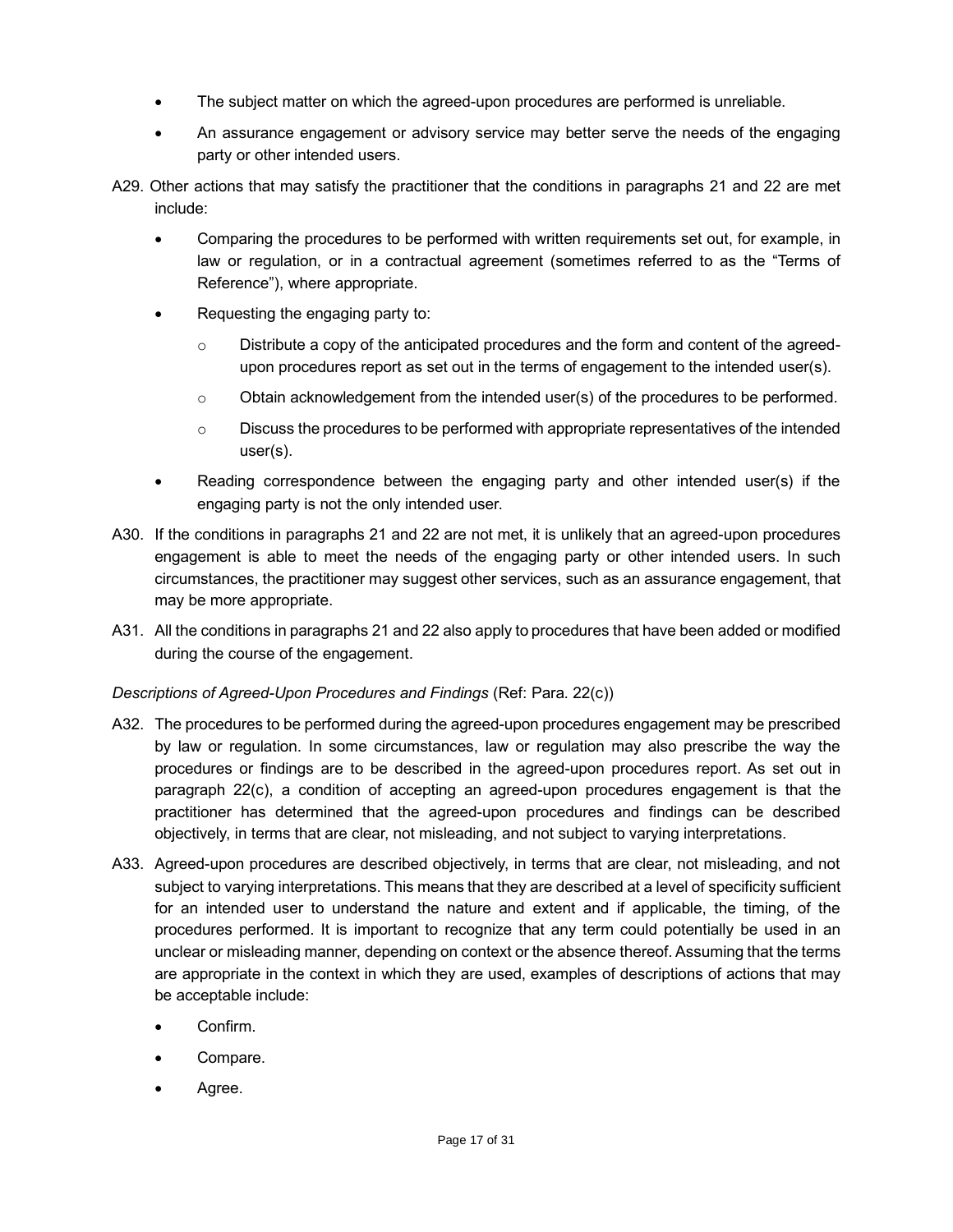- Trace.
- Inspect.
- Inquire.
- Recalculate.
- Observe.
- A34. Terms that may be unclear, misleading, or subject to varying interpretations depending on the context in which they are used, may include, for example:
	- Terms that are associated with assurance under the ISCA's Standards such as "present fairly" or "true and fair," "audit," "review," "assurance," "opinion," or "conclusion."
	- Terms that imply expression of an assurance opinion or conclusion such as "we certify," "we verify," "we have ascertained" or "we have ensured" with regard to the findings.
	- Unclear or vague phrases such as "we obtained all the explanations and performed such procedures as we considered necessary."
	- Terms that are subject to varying interpretations such as "material" or "significant."
	- Imprecise descriptions of procedures such as "discuss," "evaluate," "test," "analyze" or "examine" without specifying the nature and extent, and if applicable, the timing, of the procedures to be performed. For example, using the word "discuss" may be imprecise without specifying with whom the discussion is held or the specific questions asked.
	- Terms that suggest that the findings do not reflect factual results such as "in our view," "from our perspective" or "we take the position that."
- A35. For example, a procedure such as "review cost allocations to determine if they are reasonable" is unlikely to meet the condition for terms to be clear, not misleading, or not subject to varying interpretations because:
	- The term "review" may be misinterpreted by some users to mean that the cost allocation was the subject of a limited assurance engagement even though no such assurance is intended by the procedure.
	- The term "reasonable" is subject to varying interpretations as to what constitutes "reasonable."
- A36. In circumstances when law or regulation specifies a procedure or describes a procedure using terms that are unclear, misleading, or subject to varying interpretations, the practitioner may satisfy the condition in paragraph 22(c) by, for example, requesting the engaging party to:
	- Modify the procedure or the description of the procedure so that it is no longer unclear, misleading, or subject to varying interpretations.
	- If a term that is unclear, misleading or subject to varying interpretations cannot be amended, for example because of law or regulation, include a definition of the term in the agreed-upon procedures report.

## *Compliance with Independence Requirements* (Ref: Para. 22(e), 24(e))

A37. Paragraph 22(e) applies when the practitioner is required to comply with independence requirements for reasons such as those set out in paragraph A15. Paragraph 22(e) also applies when the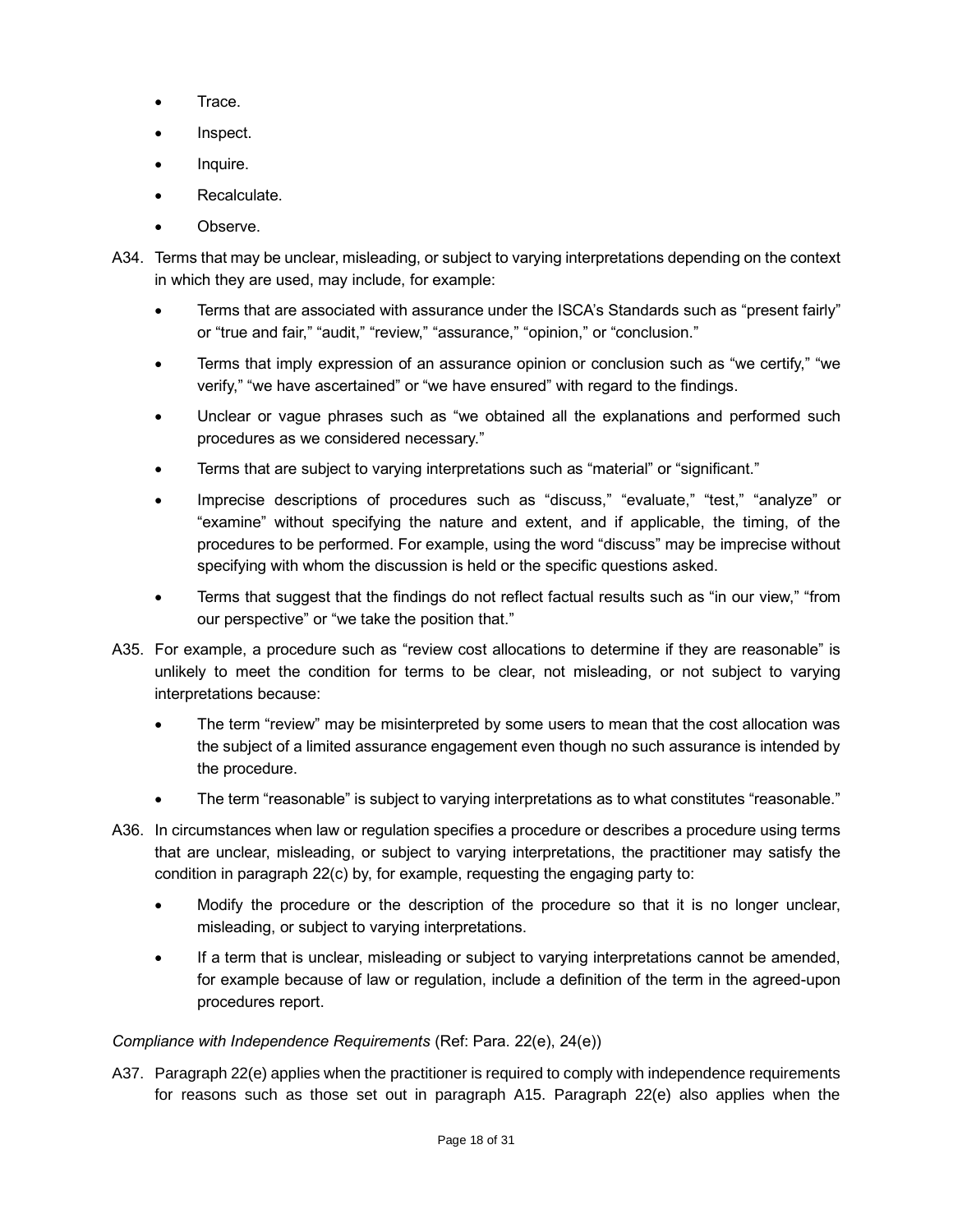practitioner agrees with the engaging party, in the terms of engagement, to comply with independence requirements. For example, the practitioner may have initially determined that the practitioner is not required by relevant ethical requirements, law or regulation, or other reasons to comply with independence requirements. However, when considering engagement acceptance and continuance or agreeing the terms of engagement, the practitioner's knowledge of the following matters may indicate that a discussion with the engaging party as to whether compliance with certain identified independence requirements is appropriate for the purpose of the agreed-upon procedures engagement:

- The purpose of the agreed-upon procedures engagement;
- The identity of the engaging party, other intended users and responsible party (if different from the engaging party);
- The nature, timing and extent of the procedures to be performed; or
- Other engagements that the practitioner is performing or has performed for the engaging party, other intended users or the responsible party (if different from the engaging party).
- A38. The practitioner may be the auditor of the financial statements of the engaging party (or responsible party if different from the engaging party). In such a circumstance, if the practitioner is also engaged to conduct an agreed-upon procedures engagement, intended users of the agreed-upon procedures report may assume that the practitioner is independent for the purpose of the agreed-upon procedures engagement. Therefore, the practitioner may agree with the engaging party that the practitioner's compliance with the independence requirements applicable to audits of financial statements is appropriate for the purpose of the agreed-upon procedures engagement. In such a case, a statement that the practitioner is required to comply with such independence requirements is included in the terms of the engagement, in accordance with paragraph 24(e).

#### <span id="page-18-0"></span>**Agreeing the Terms of the Engagement** (Ref: Para. 24–25)

A39. When relevant, additional matters may be included in the engagement letter, for example:

- Arrangements concerning the involvement of a practitioner's expert in some aspects of the agreed-upon procedures engagement.
- Any restrictions on the use or distribution of the agreed-upon procedures report.
- A40. An illustrative engagement letter for an agreed-upon procedures engagement is set out in Appendix 1.
- A41. The practitioner may agree with the engaging party that the procedures to be performed will include quantitative thresholds for determining exceptions. If so, these quantitative thresholds are included in the descriptions of the procedures in the terms of the engagement.
- A42. In some circumstances, law or regulation may prescribe only the nature of the procedures to be performed. In such circumstances, in accordance with paragraph 24(i), the practitioner agrees the timing and extent of procedures to be performed with the engaging party so that the engaging party has a basis to acknowledge that the procedures to be performed are appropriate for the purpose of the engagement.
- A43. In some circumstances, agreeing the terms of engagement and performing the agreed-upon procedures takes place in a linear and discrete manner. In other circumstances, agreeing the terms of engagement and performing the agreed-upon procedures is an iterative process, with changes to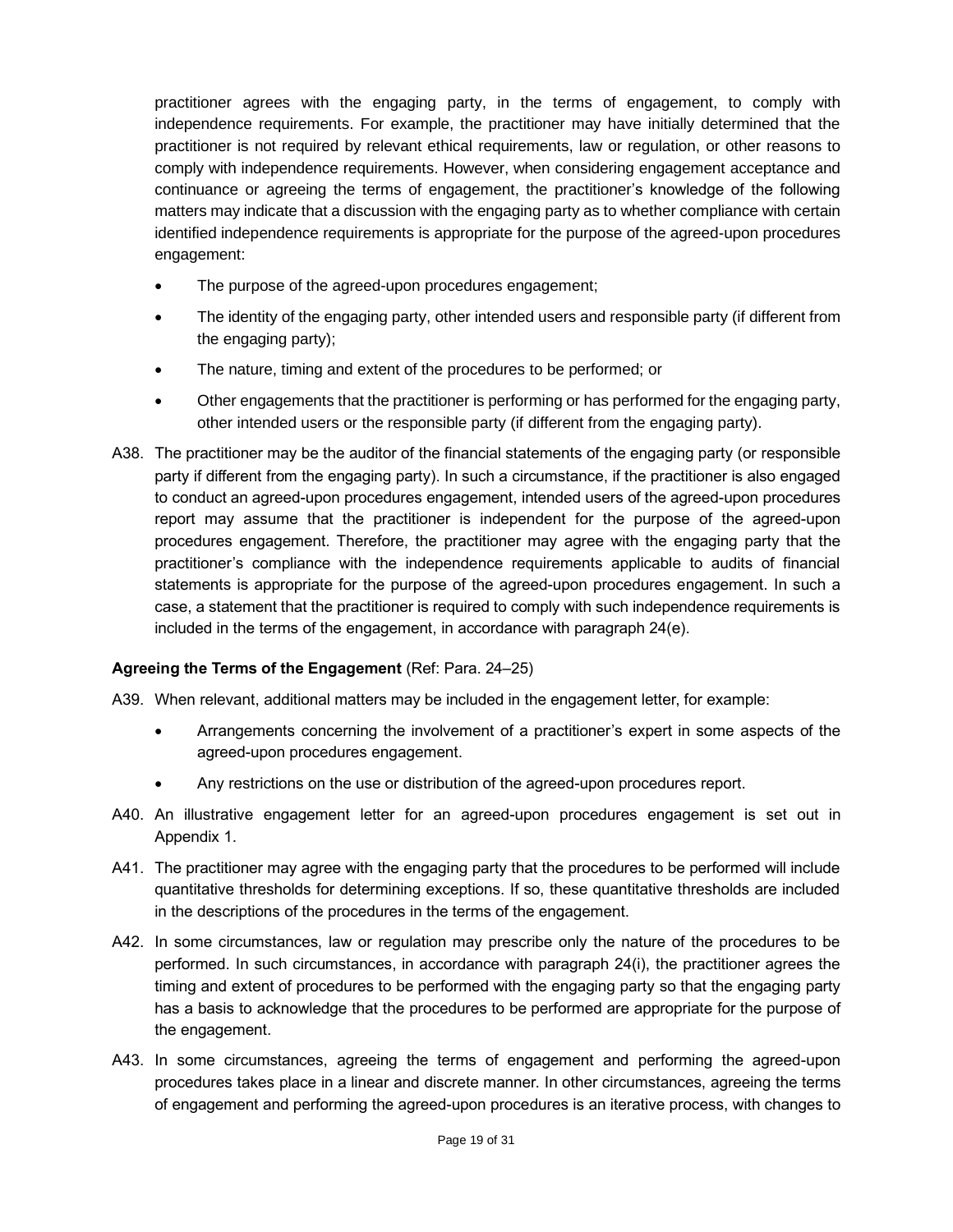the agreed-upon procedures being agreed as the engagement progresses in response to new information coming to light. If procedures that have been previously agreed upon need to be modified, paragraph 25 requires the practitioner to agree the amended terms of engagement with the engaging party. The amended terms of engagement may, for example, take the form of an updated engagement letter, an addendum to an existing engagement letter, or other form of written acknowledgement.

## *Recurring Engagements* (Ref: Para. 26)

- A44. The practitioner may decide not to send a new engagement letter or other written agreement for a recurring engagement. However, the following factors may indicate that it is appropriate to revise the terms of the engagement, or to remind the engaging party of the existing terms of the engagement:
	- Any indication that the engaging party misunderstands the purpose of the agreed-upon procedures engagement or the nature, timing or extent of the agreed-upon procedures.
	- Any revised or special terms of the engagement, including any changes in the previously agreed-upon procedures.
	- A change in legal, regulatory or contractual requirements affecting the engagement.
	- A change in management or those charged with governance of the engaging party.

## <span id="page-19-0"></span>**Performing the Agreed-Upon Procedures** (Ref: Para. 28)

A45. The practitioner may decide to request written representations in some circumstances, for example:

- If the agreed-upon procedures involve inquiries, the practitioner may request written representations on the responses that have been provided verbally.
- If the engaging party is not the responsible party, the practitioner may agree with the engaging party to include, as an agreed-upon procedure, requests for written representations from the responsible party.

#### <span id="page-19-1"></span>**Using the Work of a Practitioner's Expert** (Ref: Para. 29)

A46. Using the work of a practitioner's expert may involve the use of an expert to assist the practitioner in:

- Discussing with the engaging party the agreed-upon procedures to be performed. For example, a lawyer may provide suggestions to the practitioner on the design of a procedure to address legal aspects of a contract; or
- Performing one or more of the agreed-upon procedure(s). For example, a chemist may perform one of the agreed-upon procedures such as determining the toxin levels in a sample of grains.
- A47. A practitioner's expert may be an external expert engaged by the practitioner or an internal expert who is part of the firm and therefore subject to the firm's system of quality control. The practitioner is entitled to rely on the firm's system of quality control, unless information provided by the firm or other parties suggests otherwise. The extent of that reliance will vary with the circumstances and may affect the nature, timing and extent of the practitioner's procedures with respect to matters such as:
	- Competence and capabilities, through recruitment and training programs.
	- The practitioner's evaluation of the objectivity of the practitioner's expert.
	- Agreement with the practitioner's expert.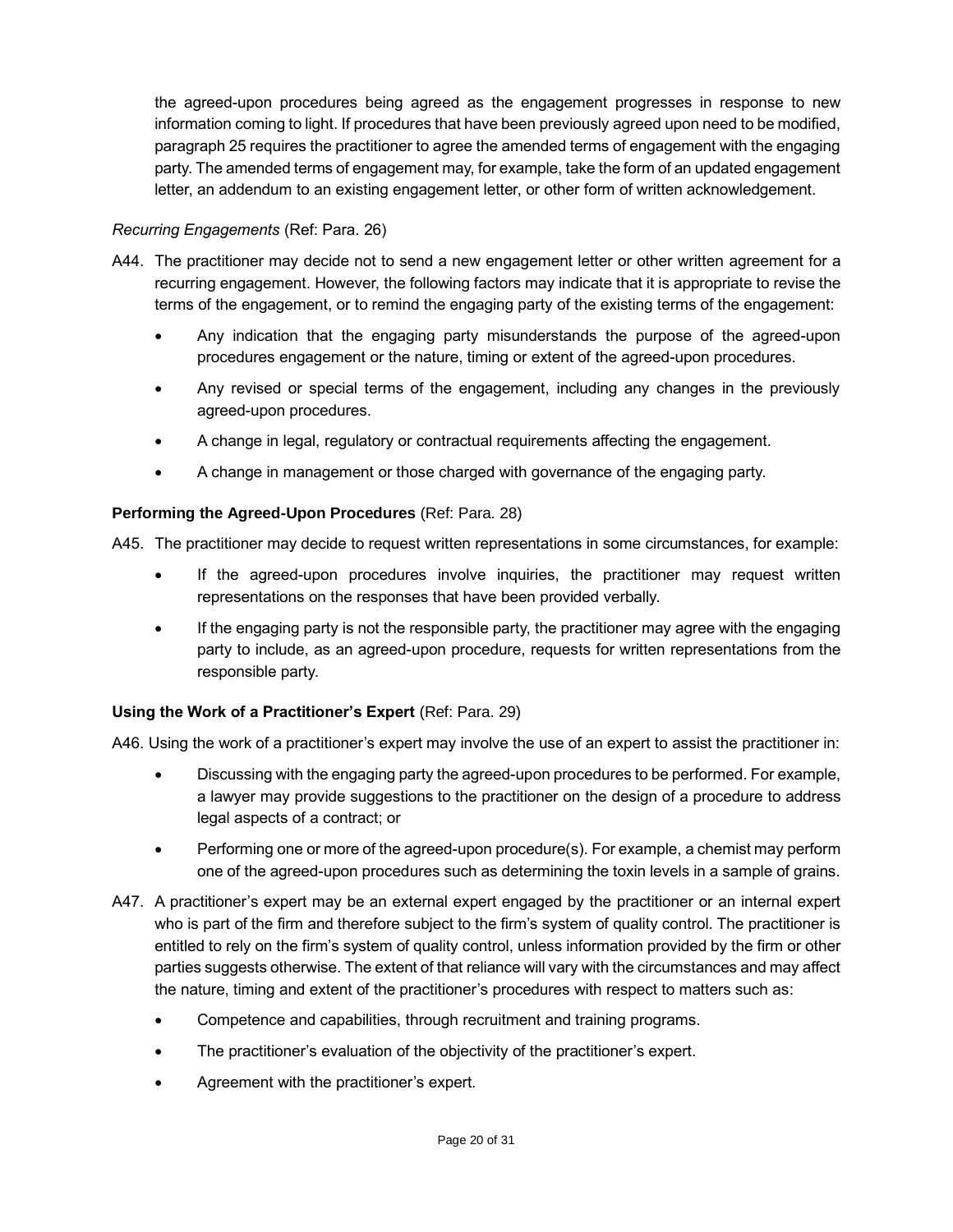Such reliance does not reduce the practitioner's responsibility to meet the requirements of this SSRS.

- A48. If the practitioner's expert is performing one or more of the agreed-upon procedure(s), the agreement of the nature, scope and objectives of that expert's work as required by paragraph 29(b) includes the nature, timing and extent of the procedure(s) to be performed by the practitioner's expert. In addition to the matters required by paragraph 29(b), it may be appropriate for the practitioner's agreement with the practitioner's expert to include matters such as the following:
	- (a) The respective roles and responsibilities of the practitioner and that expert;
	- (b) The nature, timing and extent of communication between the practitioner and that expert, including the form of any report to be provided by that expert; and
	- (c) The need for the practitioner's expert to observe confidentiality requirements.
- A49. The matters noted in paragraph A47 may affect the level of detail and formality of the agreement between the practitioner and the practitioner's expert, including whether it is appropriate that the agreement be in writing. The agreement between the practitioner and the practitioner's external expert is often in the form of an engagement letter.
- A50. When the work of a practitioner's expert is to be used, it may be appropriate to perform some of the procedures required by paragraph 29 at the engagement acceptance or continuance stage.

## <span id="page-20-0"></span>**The Agreed-Upon Procedures Report** (Ref: Para. 30–33)

A51. Appendix 2 contains illustrations of agreed-upon procedures reports.

#### *Subject Matter on which the Agreed-Upon Procedures Are Performed* (Ref: Para. 30(c))

A52. If applicable, to avoid misunderstanding, the practitioner may wish to clarify that the agreed-upon procedures report does not extend to information beyond subject matters on which the agreed-upon procedures are performed. For example, if the practitioner was engaged to perform agreed-upon procedures on an entity's accounts receivable and inventory, the practitioner may wish to include a statement that the agreed-upon procedures report relates only to these accounts and does not extend to the entity's financial statements taken as a whole.

#### *Purpose of the Agreed-Upon Procedures Report* (Ref: Para. 30(d))

- A53. In addition to the statement required by paragraph 30(d), the practitioner may consider it appropriate to indicate that the agreed-upon procedures report is intended solely for the engaging party and the intended users. Depending on the law or regulation of the particular jurisdiction, this may be achieved by restricting the distribution or use of the agreed-upon procedures report. In some jurisdictions, it may be possible to restrict the use of the agreed-upon procedures report but not its distribution. In other jurisdictions, it may be possible to restrict the distribution of the agreed-upon procedures report but not its use.
- A54. Factors that the practitioner may consider in deciding whether to restrict the distribution or use of agreed-upon procedures report (if permitted to do so) include, for example whether:
	- There is an elevated risk of users other than the intended users misunderstanding the purpose of the agreed-upon procedures engagement or misinterpreting the findings.
	- The agreed-upon procedures are designed solely for the use of internal users such as management and those charged with governance of the engaging party.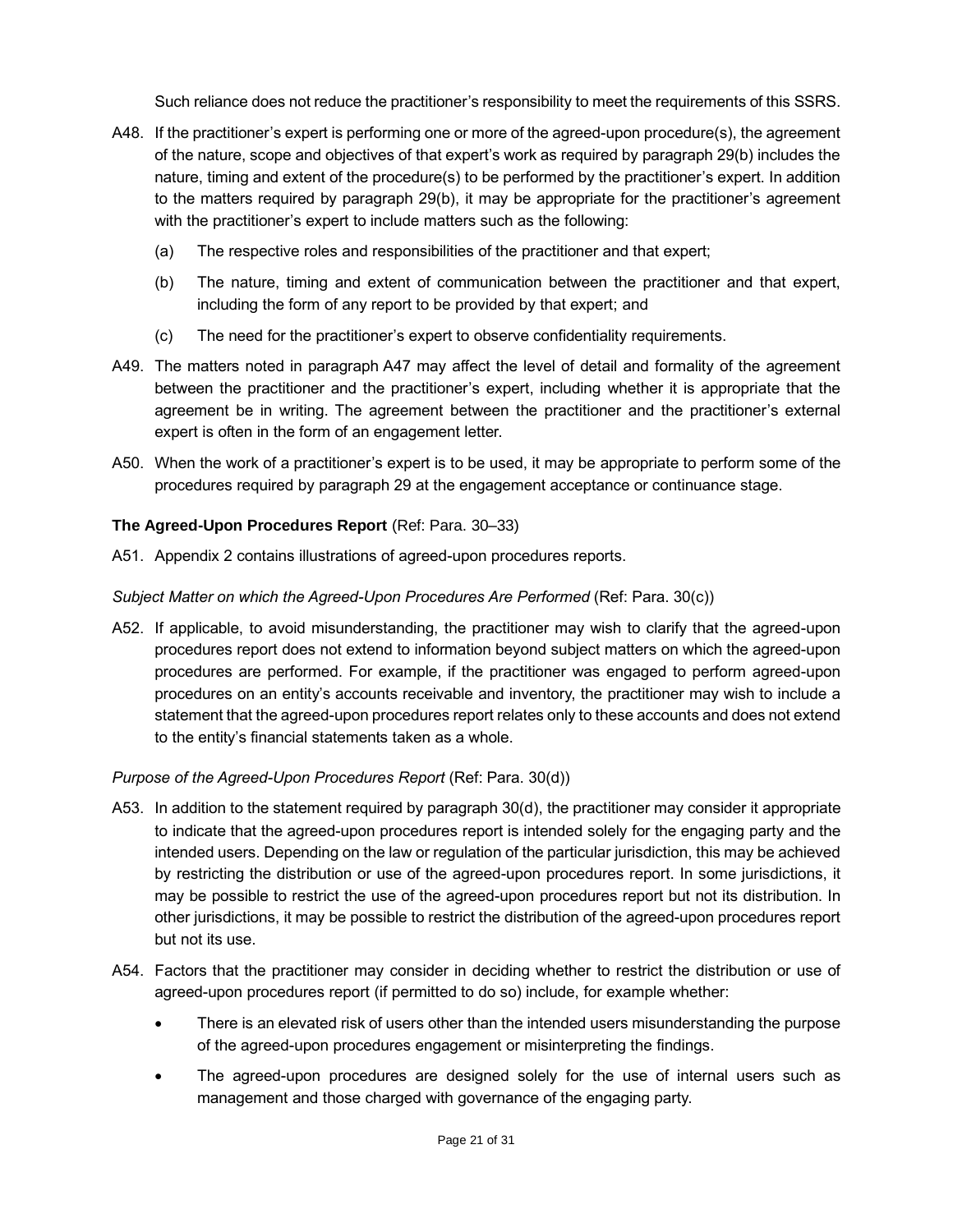• The agreed-upon procedures or findings involve confidential information.

## *Agreed-Upon Procedures and Findings* (Ref: Para. 30(n)–30(o))

- A55. If the practitioner is unable to describe the agreed-upon procedures or findings without including confidential or sensitive information, the practitioner may consider:
	- Consulting internally (for example, within the firm or network firm);
	- Consulting externally (for example, with the relevant professional body or another practitioner); or
	- Obtaining legal advice,

to understand the professional or legal implications of taking any particular course of action.

- A56. There may be circumstances when the fact that previously agreed-upon procedures have not been performed or have been modified is important to the intended users' consideration of the agreedupon procedures and findings. For example, this may be the case when the procedures are set out in law or regulation. In such circumstances, the practitioner may identify, in the agreed-upon procedures report, the procedures agreed in the original terms of the engagement which could not be performed or were modified, and why that has arisen.
- A57. The practitioner may refer to the date when the agreed-upon procedures were agreed in the terms of the engagement.

## *Reference to Practitioner's Expert* (Ref: Para. 31)

A58. In some circumstances, law or regulation may require a reference, in the agreed-upon procedures report, to a practitioner's expert who performed any of the agreed-upon procedures. For example, such a reference may be required for the purposes of transparency in the public sector. The practitioner may also consider it appropriate in other circumstances, for example, when referring to the practitioner's expert when describing the agreed-upon procedures. Nonetheless, the practitioner has sole responsibility for the findings included in the agreed-upon procedures report, and that responsibility is not reduced by the use of the practitioner's expert. It is important therefore that if the agreed-upon procedures report refers to the practitioner's expert, the report does not imply that the practitioner's responsibility is reduced because of the reference to the practitioner's expert.

## <span id="page-21-0"></span>**Undertaking an Agreed-Upon Procedures Engagement Together with Another Engagement** (Ref: Para. 34)

- A59. A practitioner may be requested to perform other engagements together with the agreed-upon procedures engagement, such as providing recommendations arising from the agreed-upon procedures engagement. Such requests may take the form of one request for the practitioner to perform agreed-upon procedures and make recommendations, and the terms of the various engagements may be set out in a single engagement letter. To avoid misunderstanding, paragraph 34 requires that the agreed-upon procedures report be clearly distinguished from the reports of other engagements. For example, the recommendations may be:
	- Provided in a separate document from the agreed-upon procedures report; or
	- Included in a document that contains both the agreed-upon procedures report and recommendations but the recommendations are clearly differentiated from the agreed-upon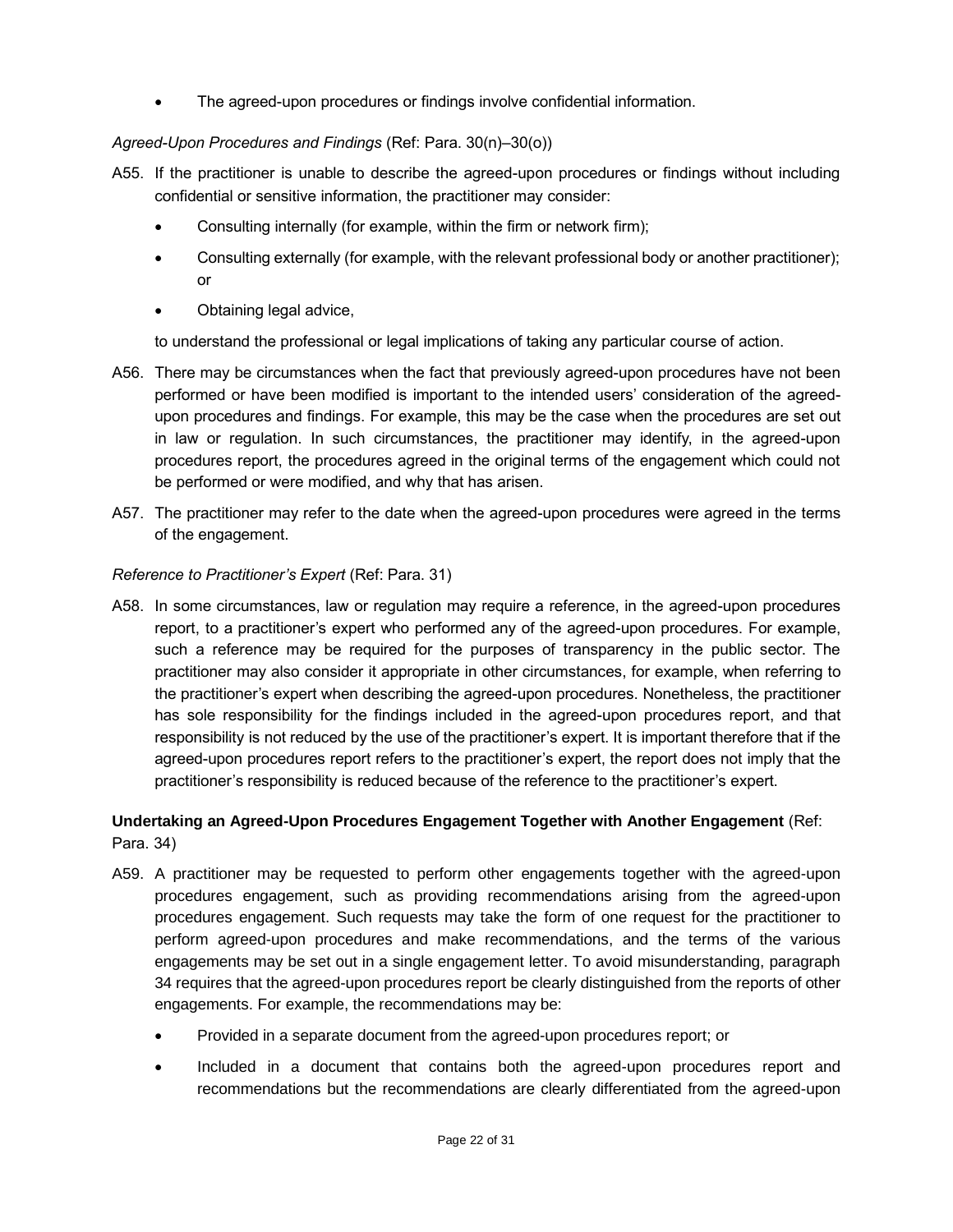procedures report, for example, by including the agreed-upon procedures report and the recommendations in separate sections of the document.

## <span id="page-22-0"></span>**Documentation** (Ref: Para. 35)

- A60. Documentation of the nature, timing and extent of the agreed-upon procedures performed may include a record of, for example:
	- The identifying characteristics of the subject matter(s) on which the agreed-upon procedures are performed. Identifying characteristics will vary depending on the nature of the agreed-upon procedure and the subject matter(s) on which the agreed-upon procedure is performed. For example:
		- $\circ$  For a procedure on purchase orders, the practitioner may identify the documents selected by their dates and unique purchase order numbers.
		- $\circ$  For a procedure requiring selection of all items over a specific amount from a given population, the practitioner may record the scope of the procedure and identify the population (for example, all journal entries over a specified amount from the journal register for a specific period, all timesheets for hours recorded over a certain number for specified months or every tenth item on a specific list).
		- $\circ$  For a procedure requiring inquiries of specific personnel, the practitioner may record the dates of the inquiries, the names and job designations of the personnel and the specific inquiries made.
		- o For an observation procedure, the practitioner may record the process or matter being observed, the relevant individuals, their respective responsibilities, and where and when the observation was carried out.
	- Who performed the agreed-upon procedures and the date such procedures were performed.
	- Who reviewed the agreed-upon procedures performed, and the date and extent of such review.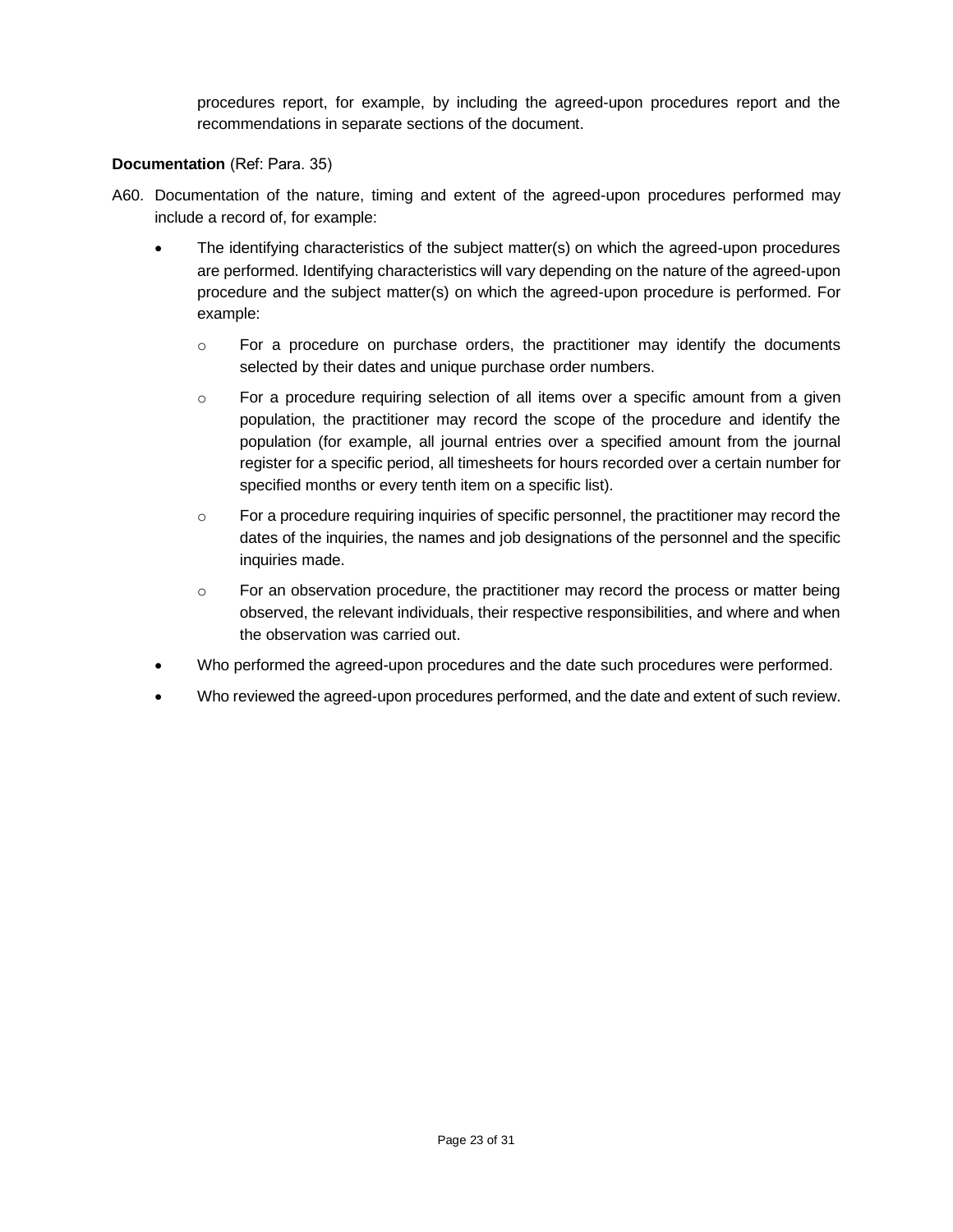# **Appendix 1**

(Ref: Para. A40)

# <span id="page-23-0"></span>**Illustrative Engagement Letter for an Agreed-Upon Procedures Engagement**

The following is an example of an engagement letter for an agreed-upon procedures engagement that illustrates the relevant requirements and guidance contained in this SSRS. This letter is not authoritative and is intended only to be a guide that may be used in conjunction with the considerations outlined in this SSRS. It will need to be adapted according to the requirements and circumstances of individual agreedupon procedures engagements. It is drafted to refer to an agreed-upon procedures engagement for a single reporting period and would require adaptation if intended or expected to apply to a recurring engagement as described in this SSRS. It may be appropriate to seek legal advice that any proposed letter is suitable.

## To [Engaging Party]

You have requested that we perform an agreed-upon procedures engagement on the procurement of [xyz] products. This letter is to confirm our understanding of the terms and objectives of our engagement and the nature and limitations of the services that we will provide. Our engagement will be conducted in accordance with the Singapore Standard on Related Services (SSRS) 4400 (Revised), *Agreed-Upon Procedures Engagements*. In performing the agreed-upon procedures engagement, we will comply with [describe the relevant ethical requirements], which does not require us to be independent.

An agreed-upon procedures engagement performed under SSRS 4400 (Revised) involves our performing the procedures agreed with you, and communicating the findings in the agreed-upon procedures report. Findings are the factual results of the agreed-upon procedures performed. You [and if relevant, other parties] acknowledge that the procedures are appropriate for the purpose of the engagement. We make no representation regarding the appropriateness of the procedures. This agreed-upon procedures engagement will be conducted on the basis that [Responsible Party] is responsible for the subject matter on which the agreed-upon procedures are performed. Further, this agreed-upon procedures engagement is not an assurance engagement. Accordingly, we do not express an opinion or an assurance conclusion.

The procedures that we will perform are solely for the purpose of assisting you in determining whether your procurement of [xyz] products is compliant with your procurement policies.<sup>8</sup> Accordingly, our report will be addressed to you and our report may not be suitable for another purpose.

We have agreed to perform the following procedures and report to you the findings resulting from our work:

- Obtain from management of [Responsible Party] a listing of all contracts signed between [1] January 20X1] and [31 December 20X1] for [xyz] products ("listing") and identify all contracts valued at over \$25,000.
- For each identified contract valued at over \$25,000 on the listing, compare the contract to the records of bidding and determine whether each contract was subject to bidding by at least 3 contractors from [Responsible Party]'s "Pre-qualified Contractors List."
- For each identified contract valued at over \$25,000 on the listing, compare the amount payable per the signed contract to the amount ultimately paid by [Responsible Party] to the contractor and determine whether the amount ultimately paid is the same as the agreed amount in the contract.

<sup>8</sup> In this case, the engaging party is also the intended user.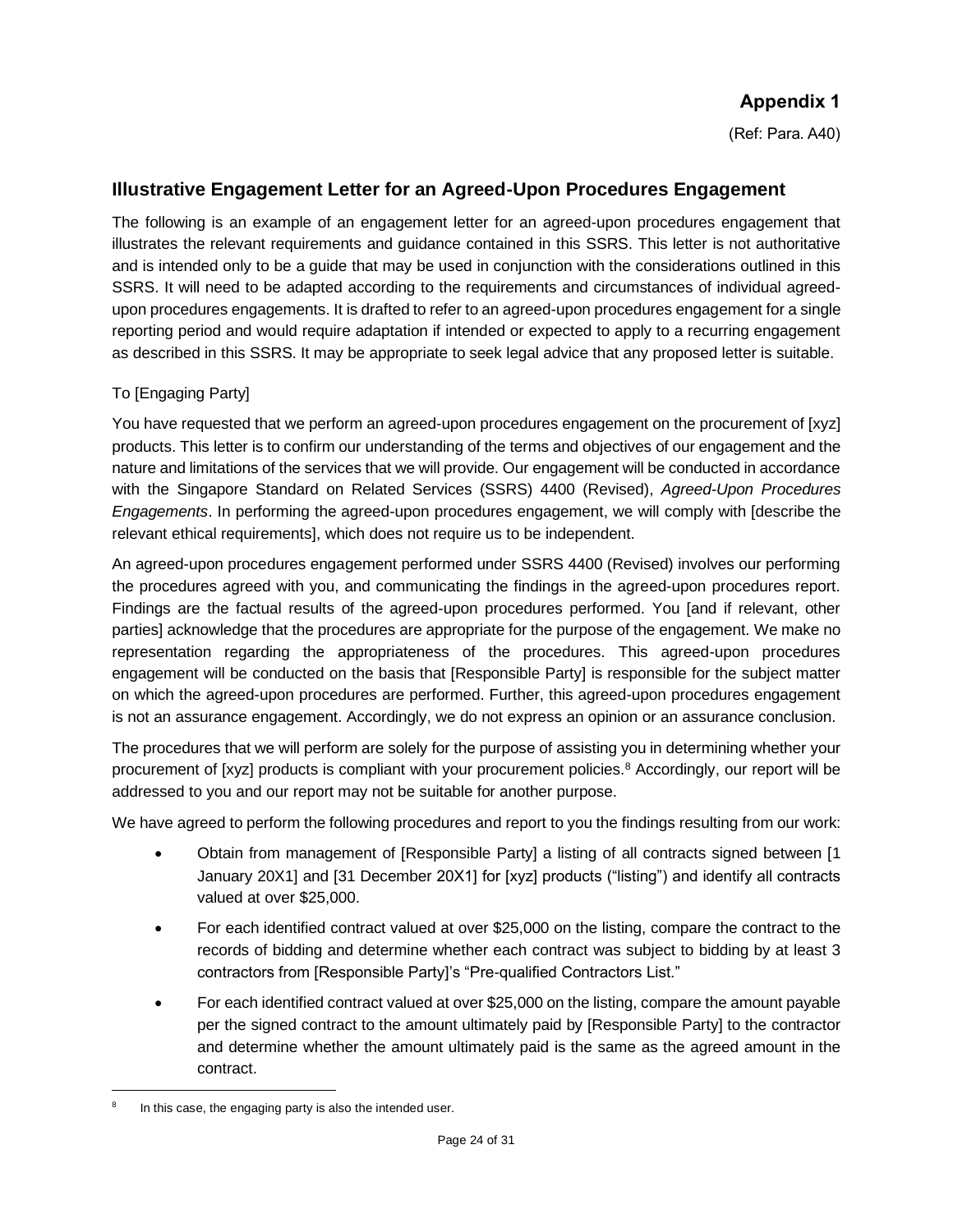The procedures are to be performed between [Date] and [Date].

## Our Agreed-Upon Procedures Report

As part of our engagement, we will issue our report, which will describe the agreed-upon procedures and the findings of the procedures performed [insert appropriate reference to the expected form and content of the agreed-upon procedures report].

Please sign and return the attached copy of this letter to indicate your acknowledgement of, and agreement with, the arrangements for our engagement, including the specific procedures which we have agreed will be performed and that they are appropriate for the purpose of the engagement.

[Insert other information, such as fee arrangements, billings and other specific terms, as appropriate.]

[Firm's name]

Acknowledged and agreed on behalf of [Engaging party's name] by:

[Signature]

[Name and Title]

[Date]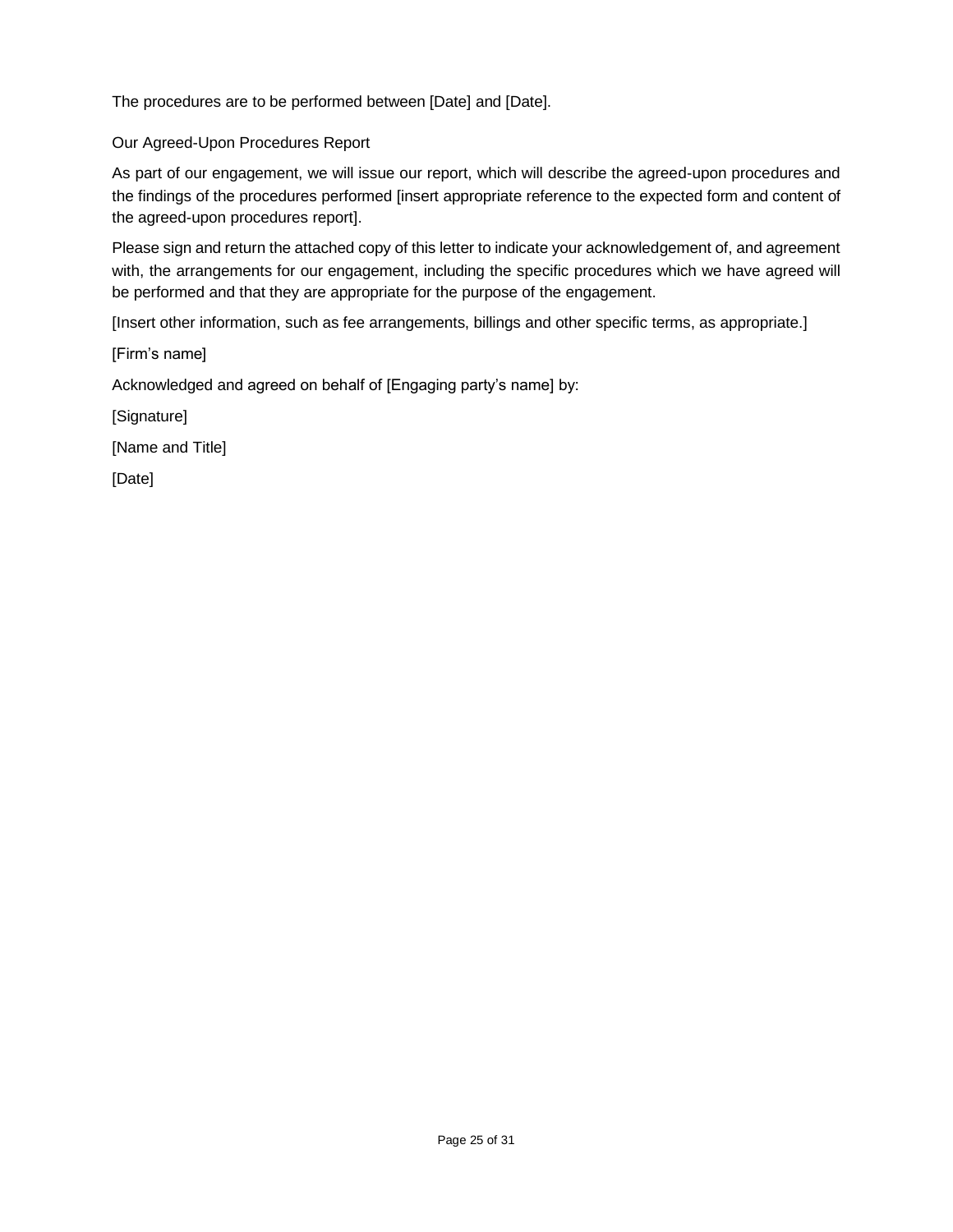(Ref: Para. A51)

# <span id="page-25-0"></span>**Illustrations of Agreed-Upon Procedures Reports**

#### **Illustration 1**

For purposes of this illustrative agreed-upon procedures report, the following circumstances are assumed:

- The engaging party is the addressee and the only intended user. The engaging party is not the responsible party. For example, the regulator is the engaging party and intended user, and the entity overseen by the regulator is the responsible party.
- No exceptions were found.
- The practitioner did not engage a practitioner's expert to perform any of the agreed-upon procedures.
- There is no restriction on the use or distribution of the report.
- There are no independence requirements with which the practitioner is required to comply.
- A quantitative threshold of \$100 for reporting exceptions in Procedure 3 has been agreed with the engaging party.

## AGREED-UPON PROCEDURES REPORT ON PROCUREMENT OF [XYZ] PRODUCTS

To [Addressee]

#### **Purpose of this Agreed-Upon Procedures Report**

Our report is solely for the purpose of assisting [Engaging Party] in determining whether its procurement of [xyz] products is compliant with its procurement policies and may not be suitable for another purpose.

#### **Responsibilities of the Engaging Party and the Responsible Party**

[Engaging Party] has acknowledged that the agreed-upon procedures are appropriate for the purpose of the engagement.

[Responsible Party], as identified by [Engaging Party], is responsible for the subject matter on which the agreed-upon procedures are performed.

#### **Practitioner's Responsibilities**

We have conducted the agreed-upon procedures engagement in accordance with the Singapore Standard on Related Services (SSRS) 4400 (Revised), *Agreed-Upon Procedures Engagements*. An agreed-upon procedures engagement involves our performing the procedures that have been agreed with [Engaging Party], and reporting the findings, which are the factual results of the agreed-upon procedures performed. We make no representation regarding the appropriateness of the agreed-upon procedures.

This agreed-upon procedures engagement is not an assurance engagement. Accordingly, we do not express an opinion or an assurance conclusion.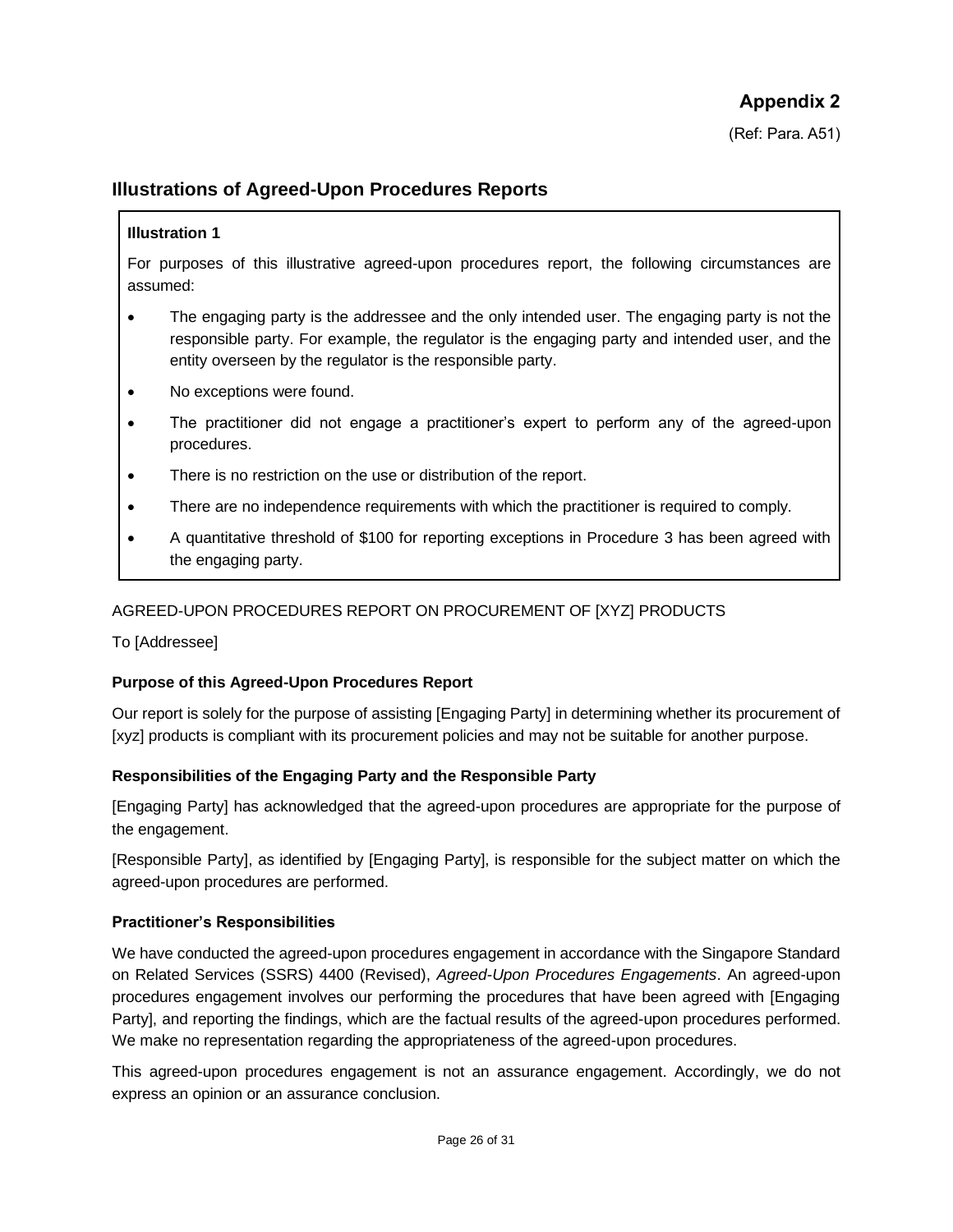Had we performed additional procedures, other matters might have come to our attention that would have been reported.

## *Professional Ethics and Quality Control*

We have complied with the ethical requirements in [describe the relevant ethical requirements]. For the purpose of this engagement, there are no independence requirements with which we are required to comply.

Our firm applies Singapore Standard on Quality Control (SSQC) 1, *Quality Control for Firms that Perform Audits and Reviews of Financial Statements, and Other Assurance and Related Services Engagements*, and accordingly, maintains a comprehensive system of quality control including documented policies and procedures regarding compliance with ethical requirements, professional standards and applicable legal and regulatory requirements.

## **Procedures and Findings**

We have performed the procedures described below, which were agreed upon with [Engaging Party], on the procurement of [xyz] products.

|                | <b>Procedures</b>                                                                                                                                                                                                                                                                                                       | <b>Findings</b>                                                                                                                                                                                                                                                                                                                                                                     |
|----------------|-------------------------------------------------------------------------------------------------------------------------------------------------------------------------------------------------------------------------------------------------------------------------------------------------------------------------|-------------------------------------------------------------------------------------------------------------------------------------------------------------------------------------------------------------------------------------------------------------------------------------------------------------------------------------------------------------------------------------|
| 1              | Obtain from management of [Responsible<br>Party] a listing of all contracts signed<br>between [1 January 20X1] and [31<br>December 20X1] for [xyz] products ("listing")<br>and identify all contracts valued at over<br>\$25,000.                                                                                       | We obtained from management a listing of all<br>contracts for [xyz] products which were signed<br>between [1 January 20X1] and [31 December<br>20X1].<br>Of the 125 contracts on the listing, we identified 37<br>contracts valued at over \$25,000.                                                                                                                                |
| $\overline{2}$ | For each identified contract valued at over<br>\$25,000 on the listing, compare the contract<br>to the records of bidding and determine<br>whether the contract was subject to bidding<br>by at least 3 contractors from [Responsible<br>Party]'s "Pre-qualified Contractors List."                                     | We inspected the records of bidding related to the<br>37 contracts valued at over \$25,000. We found that<br>all of the 37 contracts were subject to bidding by at<br>least 3 contractors from the [Responsible Party]'s<br>"Pre-qualified Contractors List."                                                                                                                       |
| 3              | For each identified contract valued at over<br>\$25,000 on the listing, compare the amount<br>payable per the signed contract to the<br>amount ultimately paid by [Responsible<br>Party] to the contractor and determine<br>whether the amount ultimately paid is within<br>\$100 of the agreed amount in the contract. | We obtained the signed contracts for the 37<br>contracts valued at over \$25,000 on the listing and<br>compared the amounts payable in the contracts to<br>the amounts ultimately paid by [Responsible Party]<br>to the contractor.<br>We found that the amounts ultimately paid were<br>within \$100 of the agreed amounts in all of the 37<br>contracts with no exceptions noted. |

[Practitioner's signature]

[Date of practitioner's report]

[Practitioner's address]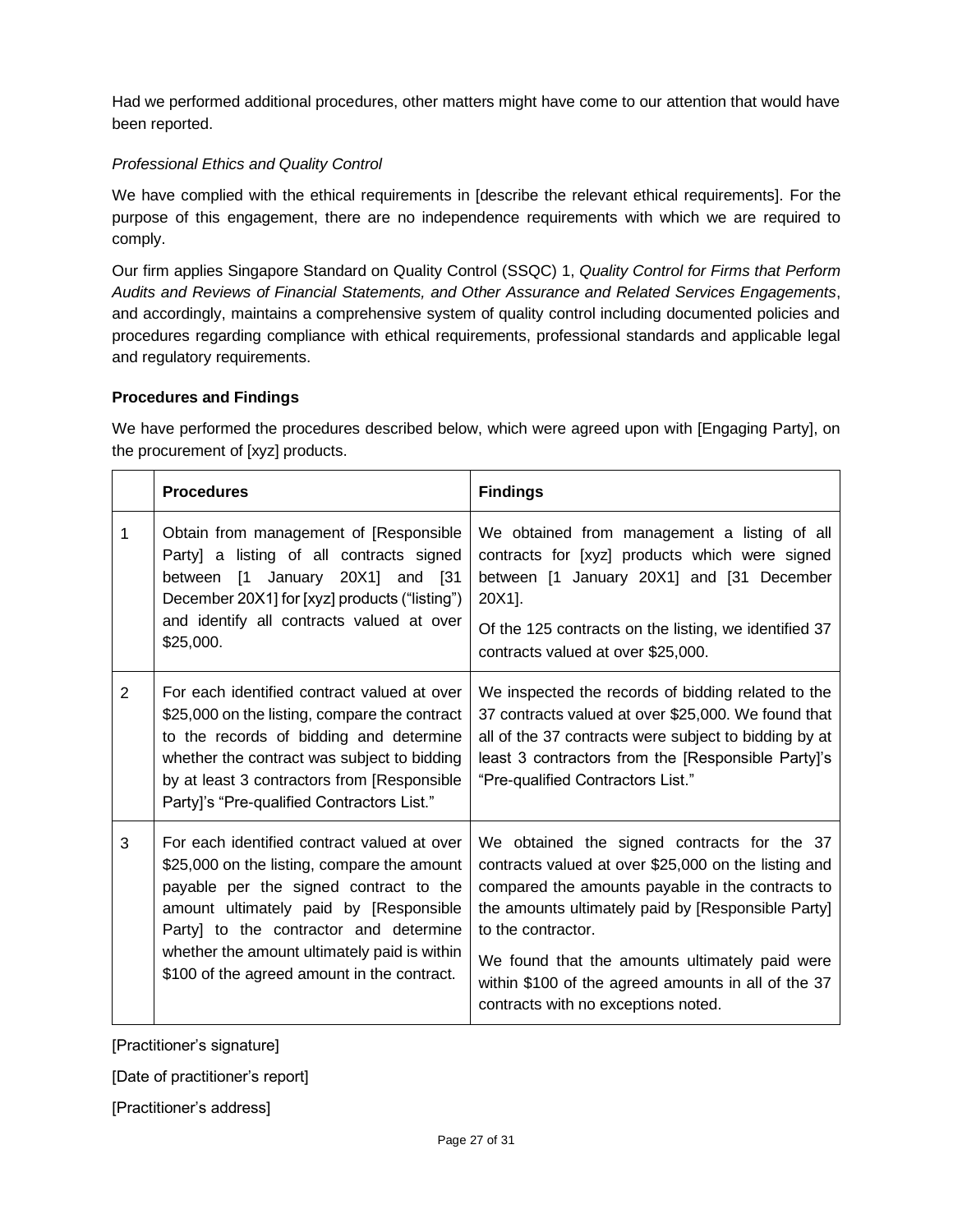## **Illustration 2**

For purposes of this illustrative agreed-upon procedures report, the following circumstances are assumed:

- The engaging party is the responsible party. The intended user, who is different from the engaging party, is an addressee in addition to the engaging party. For example, the regulator is the intended user and the entity overseen by the regulator is the engaging party and responsible party.
- Exceptions were found.
- The practitioner engaged a practitioner's expert to perform an agreed-upon procedure and a reference to that expert is included in the agreed-upon procedures report.
- There is a restriction on the use and distribution of the report.
- The practitioner is the auditor of the financial statements of the engaging party (who is the responsible party). The practitioner has agreed with the engaging party that the practitioner's compliance with the independence requirements applicable to audits of financial statements is appropriate for the purpose of the agreed-upon procedures engagement. The practitioner has agreed to include, in the terms of engagement, compliance with the independence requirements applicable to audits of financial statements for the purpose of the agreed-upon procedures engagement.
- The practitioner included a reference to the date when the agreed-upon procedures were agreed in the terms of the engagement.

# AGREED-UPON PROCEDURES REPORT ON PROCUREMENT OF [XYZ] PRODUCTS

To [Addressees]

## **Purpose of this Agreed-Upon Procedures Report and Restriction on Use and Distribution**

Our report is solely for the purpose of assisting [Intended User] in determining whether the [Engaging Party]'s procurement of [xyz] products is compliant with [Intended User]'s procurement policies and may not be suitable for another purpose. This report is intended solely for [Engaging Party] and [Intended Users], and should not be used by, or distributed to, any other parties.

## **Responsibilities of the Engaging Party**

[Engaging Party] has acknowledged that the agreed-upon procedures are appropriate for the purpose of the engagement.

[Engaging Party (also the Responsible Party)] is responsible for the subject matter on which the agreedupon procedures are performed.

## **Practitioner's Responsibilities**

We have conducted the agreed-upon procedures engagement in accordance with the Singapore Standard on Related Services (SSRS) 4400 (Revised), *Agreed-Upon Procedures Engagements*. An agreed-upon procedures engagement involves our performing the procedures that have been agreed with [Engaging Party], and reporting the findings, which are the factual results of the agreed-upon procedures performed. We make no representation regarding the appropriateness of the agreed-upon procedures.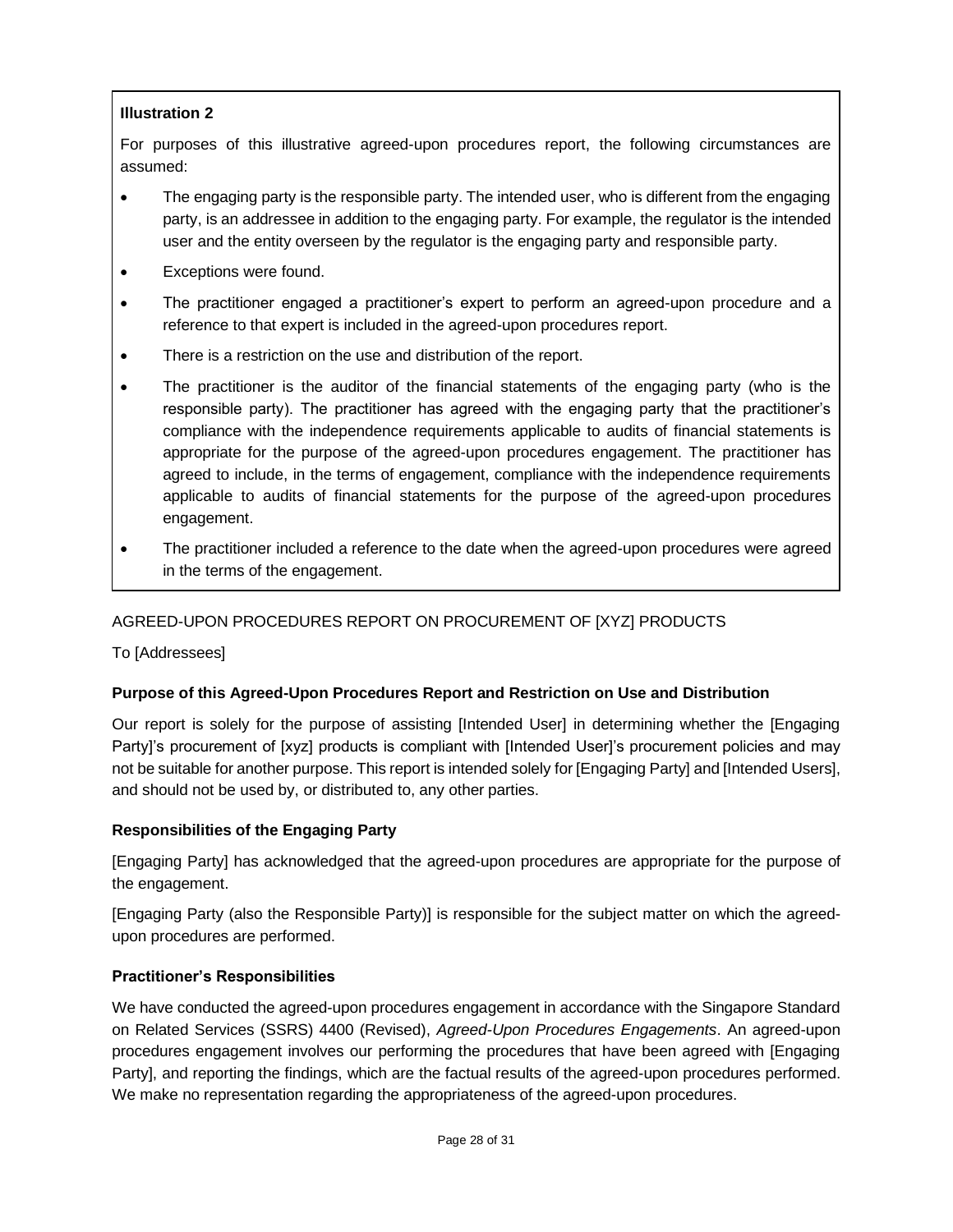This agreed-upon procedures engagement is not an assurance engagement. Accordingly, we do not express an opinion or an assurance conclusion.

Had we performed additional procedures, other matters might have come to our attention that would have been reported.

## *Professional Ethics and Quality Control*

We have complied with the ethical requirements in [describe the relevant ethical requirements] and the independence requirements in accordance with [describe the relevant independence requirements].<sup>9</sup>

Our firm applies Singapore Standard on Quality Control (SSQC) 1, *Quality Control for Firms that Perform Audits and Reviews of Financial Statements, and Other Assurance and Related Services Engagements*, and accordingly, maintains a comprehensive system of quality control including documented policies and procedures regarding compliance with ethical requirements, professional standards and applicable legal and regulatory requirements.

## **Procedures and Findings**

We have performed the procedures described below, which were agreed upon with [Engaging Party] in the terms of engagement dated [DATE], on the procurement of [xyz] products.

|  | <b>Procedures</b>                                                                                      | <b>Findings</b>                                                                                                                                                                                                                                                                                                                                                     |
|--|--------------------------------------------------------------------------------------------------------|---------------------------------------------------------------------------------------------------------------------------------------------------------------------------------------------------------------------------------------------------------------------------------------------------------------------------------------------------------------------|
|  | December 20X1 for [xyz] products<br>("listing") and identify all contracts valued<br>at over \$25,000. | Obtain from management of [Engaging   We obtained from management a listing of all<br>Party] a listing of all contracts signed   contracts for [xyz] products which were signed<br>between [1 January 20X1] and [31 between [1 January 20X1] and [31 December 20X1].<br>Of the 125 contracts on the listing, we identified 37<br>contracts valued at over \$25,000. |

For example, if the ACRA Code is the relevant ethical requirements and Part 4A of the ACRA Code is the relevant independence requirements, this sentence may be worded along the following: "We have complied with the ethical requirements in the Accounting and Corporate Regulatory Authority (ACRA) *Code of Professional Conduct and Ethics for Public Accountants and Accounting Entities* (ACRA Code) and the independence requirements in Part 4A of the ACRA Code."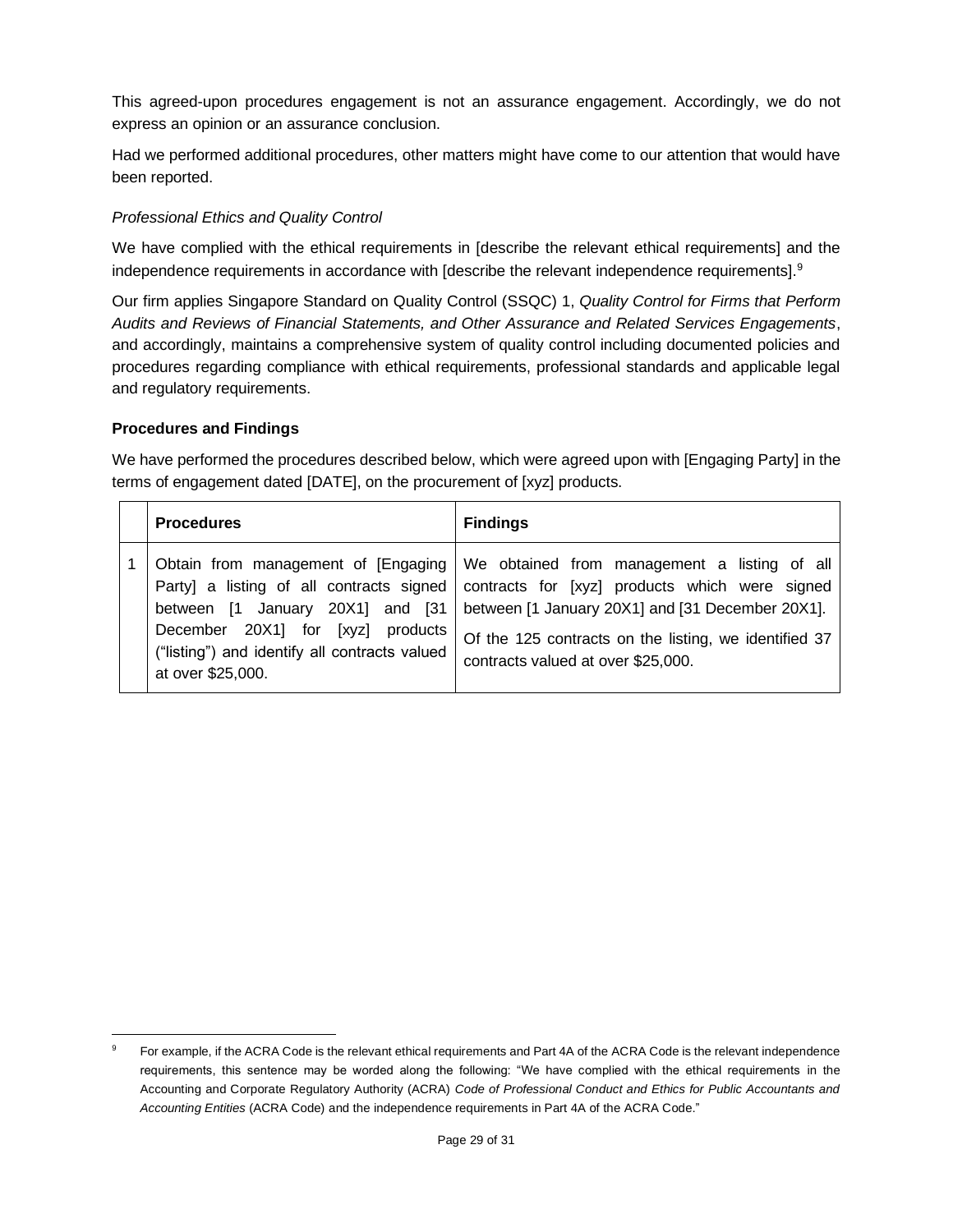|                | <b>Procedures</b>                                                                                                                                                                                                                                                                                                                                                                                                                                                                                                | <b>Findings</b>                                                                                                                                                                                                                                                                                                                                                                                                                                                                                                                                                                                                                                                                                                                                                                                                                                                                                           |
|----------------|------------------------------------------------------------------------------------------------------------------------------------------------------------------------------------------------------------------------------------------------------------------------------------------------------------------------------------------------------------------------------------------------------------------------------------------------------------------------------------------------------------------|-----------------------------------------------------------------------------------------------------------------------------------------------------------------------------------------------------------------------------------------------------------------------------------------------------------------------------------------------------------------------------------------------------------------------------------------------------------------------------------------------------------------------------------------------------------------------------------------------------------------------------------------------------------------------------------------------------------------------------------------------------------------------------------------------------------------------------------------------------------------------------------------------------------|
| $\overline{2}$ | For each identified contract valued at over<br>\$25,000 on the listing, compare the<br>contract to the records of bidding and<br>determine whether the contract was<br>subject to bidding by at least 3 contractors<br>from [Engaging Party]'s "Pre-qualified<br>Contractors List." For records of bidding<br>that were submitted in [foreign language],<br>translate the records of bidding with the<br>assistance of a translator engaged by the<br>performing<br>practitioner<br>before<br>the<br>comparison. | We inspected the records of bidding related to the 37<br>contracts valued at over \$25,000. Of the records of<br>bidding related to the 37 contracts, 5 were submitted<br>in [foreign language]. We engaged a translator to<br>assist us in the translation of these 5 records of<br>bidding.<br>We found that 36 of the 37 contracts were subject to<br>bidding by at least 3 contractors from [Engaging<br>Party]'s "Pre-qualified Contractors List."<br>We found 1 contract valued at \$65,000 that was not<br>subject to bidding. Management has represented to us<br>that the reason that this contract was not subject to<br>bidding was due to an emergency to meet a<br>contractual deadline.<br>The engagement of the translator to assist us in the<br>translation of the records of bidding does not reduce<br>our responsibility for performing the procedures and<br>reporting the findings. |
| 3              | For each identified contract valued at over<br>\$25,000 on the listing, compare the<br>amount payable per the signed contract to<br>the amount ultimately paid by [Engaging<br>Party] to the supplier and determine<br>whether the amount ultimately paid is the<br>same as the agreed amount in the<br>contract.                                                                                                                                                                                                | We obtained the signed contracts for the 37 contracts<br>valued at over \$25,000 on the listing and compared<br>the amounts payable in the contracts to the amounts<br>ultimately paid by [Engaging Party] to the supplier.<br>We found that the amounts payable in the signed<br>contracts differed from the amounts ultimately paid by<br>[Engaging Party] for 26 of the 37 contracts. In all these<br>cases, management has represented to us that the<br>difference in the amounts were to accommodate an<br>increase of 1% in the sales tax rate of [jurisdiction] that<br>became effective in September 20X1.                                                                                                                                                                                                                                                                                       |

[Practitioner's signature]

[Date of practitioner's report]

[Practitioner's address]